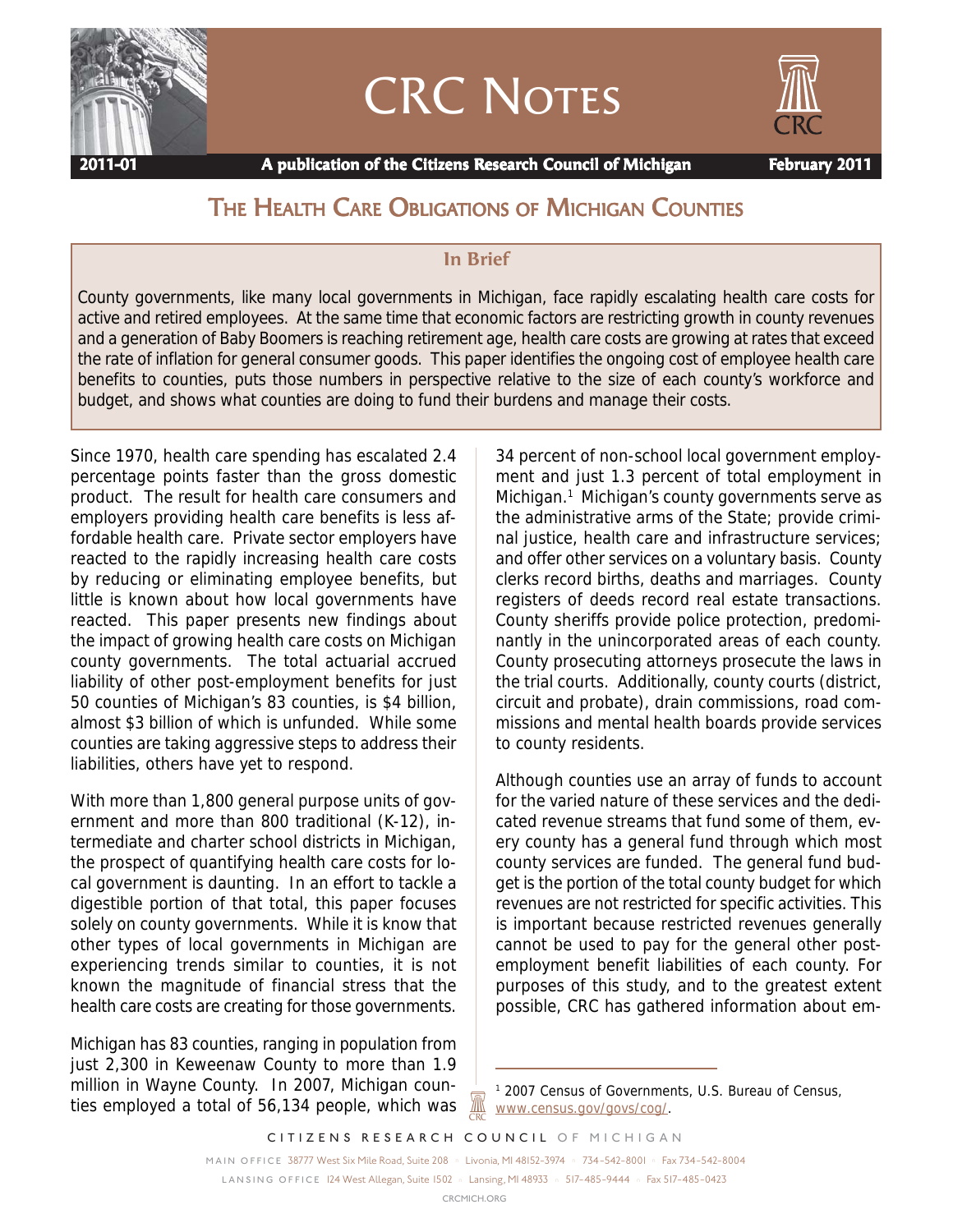ployees and retirees funded through county general funds.

Several events have elevated counties' health care benefits as a key budgetary consideration in recent times. First, the prolonged economic recession in Michigan has severely impacted government revenues that finance

county services. With declining revenues and increasing expenses, many Michigan counties are struggling to balance their budgets. The information provided in this paper show that a significant share of counties' budgets are going to pay for benefits provided to retirees for services provided years ago. Second, escalating health care costs and an increasing number of retirees are ballooning employers' health care bills. Finally, recent Governmental Accounting Standards Board (GASB) guidelines for the reporting of other post-employment employment benefits have drawn attention to the accrued health care liabilities of governments.

# **Challenging Financial Circumstances**

The revenues from Michigan local governments' two primary sources, property taxes and state revenue sharing, have fallen sharply in recent years. Declines in property values were among the causes of the recession and are among the leading causes of the fiscal distress for local governments. Property tax revenues, which declined by more than three percent for all counties from 2008 to 2009, are expected to continue to decline for several years.

When real estate markets rebound, property tax limitations in the Michigan Constitution will restrict the growth of revenues. The Headlee Amendment of 1978 caps the increase in a county's property tax base to rate of inflation. If the property tax base (not including new development) grows faster than the rate of inflation, the government levying the tax must reduce the rate such that the growth in revenues does not exceed the rate of inflation. Headlee applies

on a jurisdiction-wide basis, so even after implementation of this amendment property values for individual parcels could still outpace inflation. In 1994, Proposal A amended the Constitution to limit the growth in the taxable value of individual parcels. Under Proposal A, the taxable value of a parcel cannot increase faster than the rate of inflation or five percent, whichever is smaller. However, Proposal A allows the taxable value of a parcel to reset to the assessed state equalized value when ownership of the property transfers.

Because both limitations are based on the rate of inflation, it might seem that Proposal A should have made the Headlee limitations moot. However, Proposal A was implemented to interact with Headlee, allowing transfers in ownership to trigger property tax rate rollbacks. This happens when individual property taxable values "pop up" to the state equalized value and, in aggregate, cause the government's tax revenues to grow faster than the rate of inflation. The result of this interaction is revenue growth below rate of inflation for many local governments.

Over a period of three years, from 2004 to 2006, collections of county property taxes were shifted from winter to summer tax bills at the same time that the state halted statutory state revenue sharing to counties. Because of the shift in the timing of tax collections, counties collected taxes twice in fiscal years 2005 and 2006. In 2007, counties returned to one tax collection each year, just in summer rather than winter. The change created for each county a pool of money that the county could tap to replace state revenue sharing for several years, until that county exhausted its pool. As long as each county's pool contains funds, that county is required to draw its "revenue sharing" payments from that pool

EUGENE A. GARGARO, Jr., Chair JEFFREY D. BERGERON, Vice Chair NICK A. KHOURI, Treasurer JOSEPH R. ANGILERI MICHAEL G. BICKERS BETH CHAPPELL RICK DIBARTOLOMEO

TERENCE M. DONNELLY RANDALL W. EBERTS DAVID O. EGNER LAURA FOURNIER JOHN J. GASPAROVIC INGRID A. GREGG

MARYBETH S. HOWE

**CRC BOARD OF DIRECTORS** DANIEL T. LIS SARAH L. MCCLELLAND ALEKSANDRA A. MIZIOLEK CATHLEEN H. NASH PAUL OBERMEYER KEVIN PROKOP

LYNDA ROSSI

**AN** 

JERRY E. RUSH MICHAEL A. SEMANCO TERENCE A. THOMAS, Sr. AMANDA VAN DUSEN KENT J. VANA JEFFREY P. GUILFOYLE, President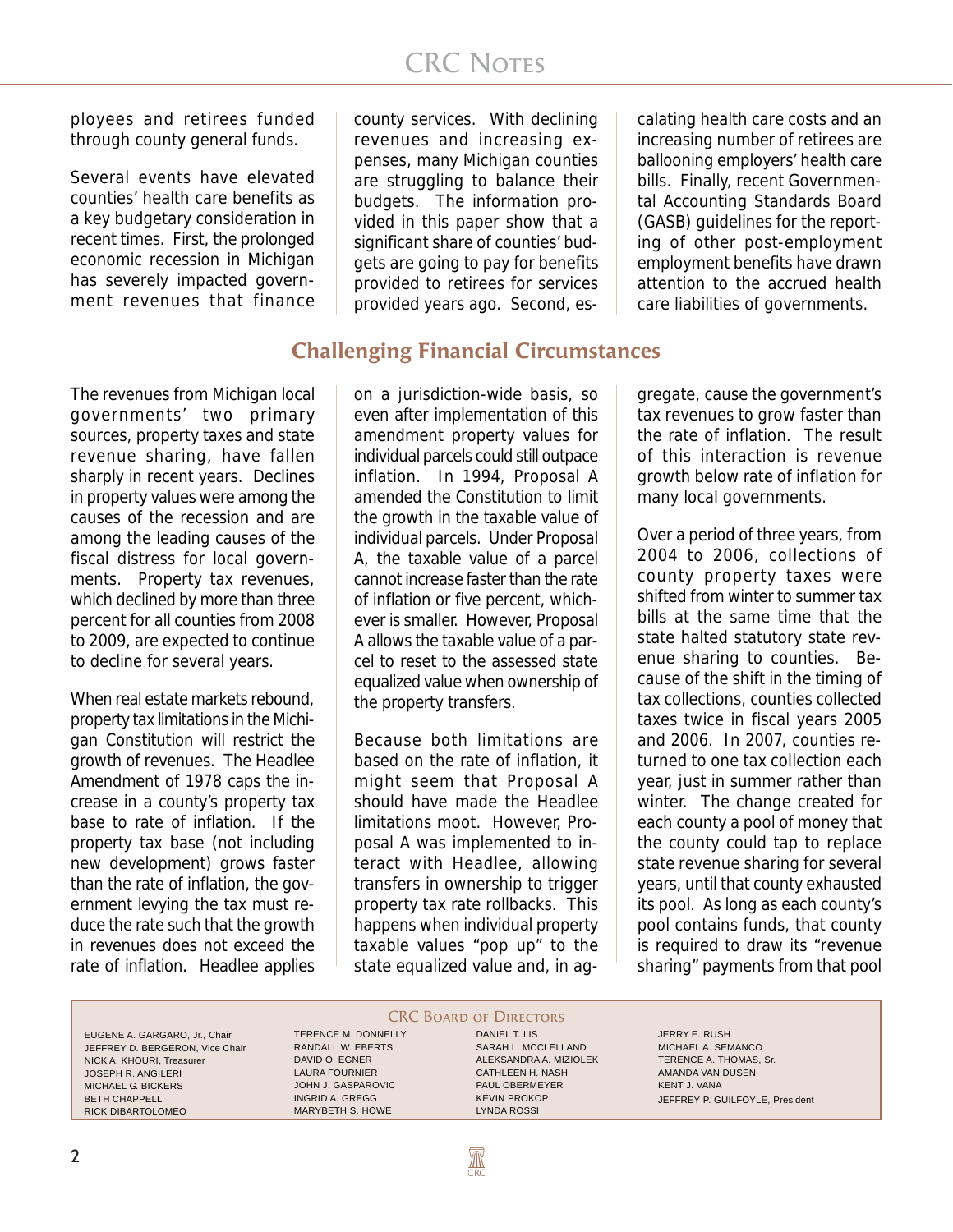# **CRC NOTES**

in an amount that increased each year by the rate of increase in inflation. Many counties have recently exhausted or will soon exhaust their pools, at a time when the state is again dealing with structural budget problems and has little funding available for revenue sharing. Statutory state revenue sharing to cities, villages and townships has been severely cut, and it is not clear that funds will continue to be available for state revenue sharing to counties. Without relief from customary revenue sources, increasing health care costs will further strain counties' budgets.

The shift of tax collections from winter to summer tax bills created additional cash flow problems for the 20 counties that operate on an October to September fiscal year. The fiscal years begin in October, but taxes are not levied until the following July and taxpayers generally remit payments to counties in August or September. With revenues from a primary source received 11 to 12 months into the fiscal year, these counties often have to rely on tax anticipation notes.

The increasing number of retirees eligible to receive benefits is compounding the financial challenge created by the growth in health care costs. Because there is not a single source to track active and retired county or municipal employees across the state, for purposes of illustration CRC used as a proxy data on membership in the Municipal Employees Retirement System (MERS), a retirement system used by 699 Michigan local governments. MERS membership data indicate that in 2009 there were more than five times as many retired municipal employees per municipal participant in the MERS program as there was in 1955. At the same time, the number of active employees per municipal participant in the MERS program has decline to nearly two-thirds the level that ex-

isted in 1955. The ratio of active to retired employees of all local governments in the MERS program has substantially decreased: from 7.5 in 1955 to 1.4 in 2009 (See **Chart 1**).2

It is likely that the ratio of active to retired county employees eligible for retiree health care benefits has similarly decreased since 1955 and may soon reach the point when there are more retired than active county employees eli-







gible for health care benefits. This is already the case for some counties. This phenomenon magnifies increasing health care costs as counties incur higher costs for a larger number of retirees, individuals who currently provide no services to the county and yet for which the county must pay costs. Moreover, managing the cost for retirees creates unique challenges because of promises made during employment (e.g. lower pay in exchange for more generous benefits upon retirement) and because retirees may be covered under a variety of contracts. As a result, employers tend to approach health insurance cost containment differently for active employees compared to retired employees.

<sup>2</sup> Data from "The Evolution of MERS Since Its Creation in 1945," Revised September, 2010, by Michael J. Moquin, Chief General Counsel, www.mersofmich.com/images/stories/Forms/legal/ mers\_evolution.pdf. CRC calculations.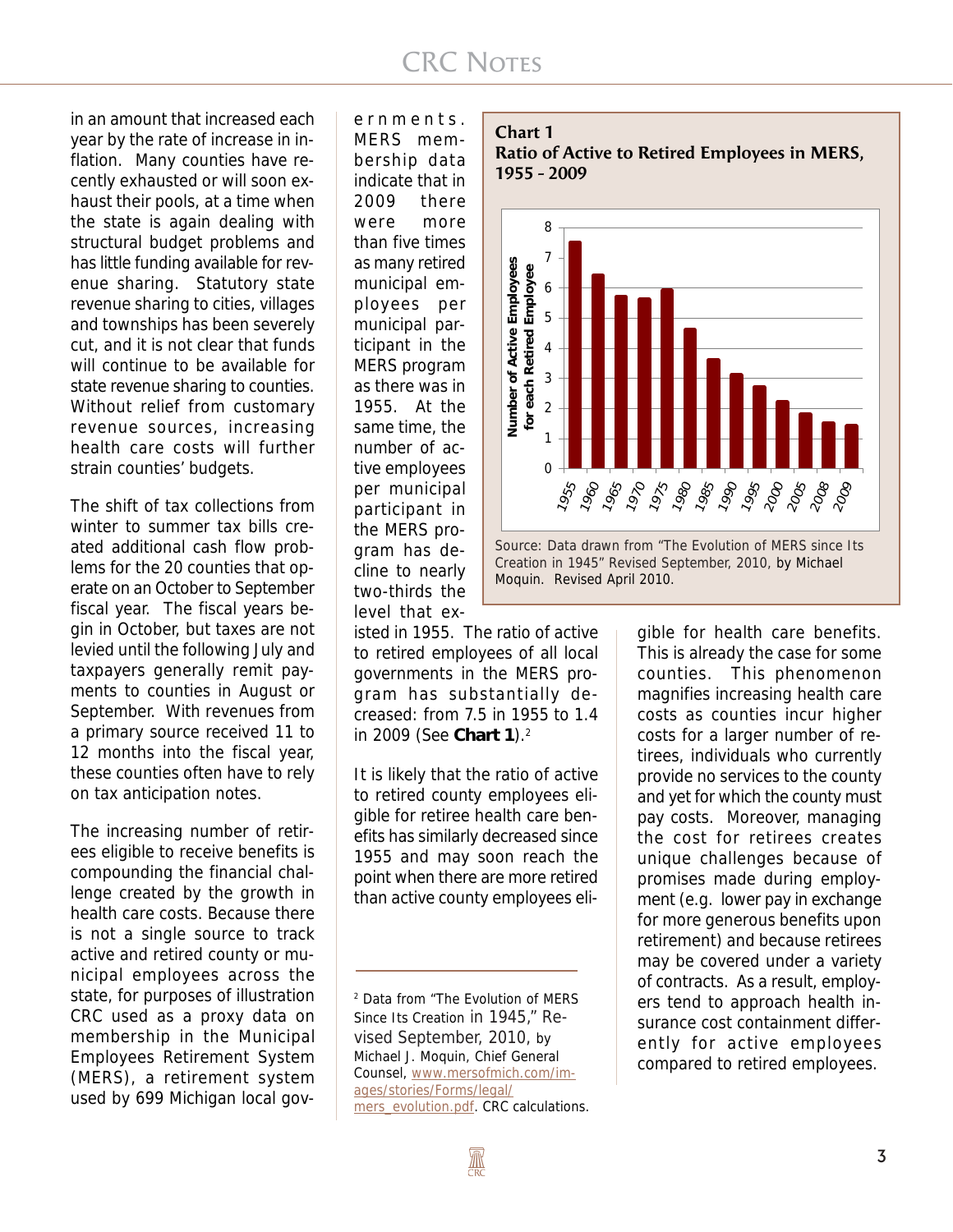**Other post-employment benefits** (OPEB) are benefits, such as health, vision, dental and life insurance, granted to an employee upon retirement that are provided in addition to a pension or 401(k) retirement benefit. Unlike pensions, the Michigan Constitution does not consider OPEB contractual obligations, meaning that the Constitution does not prohibit governments from changing the OPEB they provide, after negotiating expectations with active and retired employees.3

When employers began offering health care as a post-employment benefit, the cost was relatively insignificant compared to counties' general fund budgets. As such, state and local governments historically have funded OPEB on a pay-as-you-go basis, recording expenses for retiree benefits only after employees have retired and begun using the benefits. However, in 2004, GASB issued Statements 43 (for single employer plans) and 45 (for agent multipleemployer plans), creating guidelines for governments to account for OPEB while employees are working and earning the benefits.

As is required for pension accounting, projecting the future cost of these benefits requires an actuarial calculation, commonly called the **actuarial accrued liability** (AAL). If state and local governments are pre-funding OPEB, Statements 43 and 45 also

# **Pay-As-You-Go a No-Go**

direct governments to compare their AAL to the **actuarial value of assets**, which is the money set aside to fund the AAL. The difference between the actuarial value of assets and the AAL is the **unfunded actuarial accrued liability** (UAAL).4

GASB authorized a three-year implementation of statements 43 and 45 based on the size of a government's total annual revenues (See **Table 1**). The statements took effect in 2006 for the largest governments, such as Oakland and Saginaw Counties and applied to smaller local governments in 2007 and 2008.

GASB Statements 43 and 45 did not change the OPEB that governments provide or the amount that governments pay for OPEB, nor did they require pre-funding the UAAL. Despite this, the statements drew attention to OPEB funding and shed light on the fact that many governments have large liabilities on their books because they have not set aside sufficient reserves to fund obligations that will become payable in the future. The upside is that governmental accounting of OPEB is more transparent and, arguably, more accurate, which means better informed governmental fiscal decision making. Ad-

ditionally, having a large UAAL on the financial statements functions as an incentive for governments to fund the liability. By funding the liability, governments are more likely to have the funds to pay for the OPEB when current employees retire and begin accessing those benefits.

To fund their AALs, governments must pay their **annual required contribution** (ARC). The ARC comprises the cost of the OPEB that all of a government's active employees earned in the current year and the amortization of the UAAL, which is the UAAL divided by a maximum of thirty years. The ARC is recalculated regularly to ensure that, if a government pays all of its ARC annually and the actuarial assumptions hold true, the government will fully fund its AAL by the end of the amortization period. While paying the ARC would ensure funds are available to cover OPEB, for many governments the challenge of paying the ARC in full is that most current resources are already legally or politically committed to other functions and services. The increased attention to pre-funding OPEB leaves governments with the difficult choice of decreasing current services to free up funds to set aside for these costs or raising taxes to bring in new resources for that purpose.

#### **Table 1**

#### **Implementation Time-Line for GASB Statements Related to OPEB**

| <b>Government Revenue GASB 43</b> |  |
|-----------------------------------|--|
|                                   |  |

\$100 million or more June 30, 2007 June 30, 2008 \$10-\$100 million June 30, 2008 June 30, 2009 Less than \$10 million June 30, 2009 June 30, 2010

**Government Revenue GASB 43 GASB 45**

<sup>3</sup> Article IX, Section 24 of the 1963 Michigan Constitution.

<sup>4</sup> Studier v MPSERS, 472 Mich 642.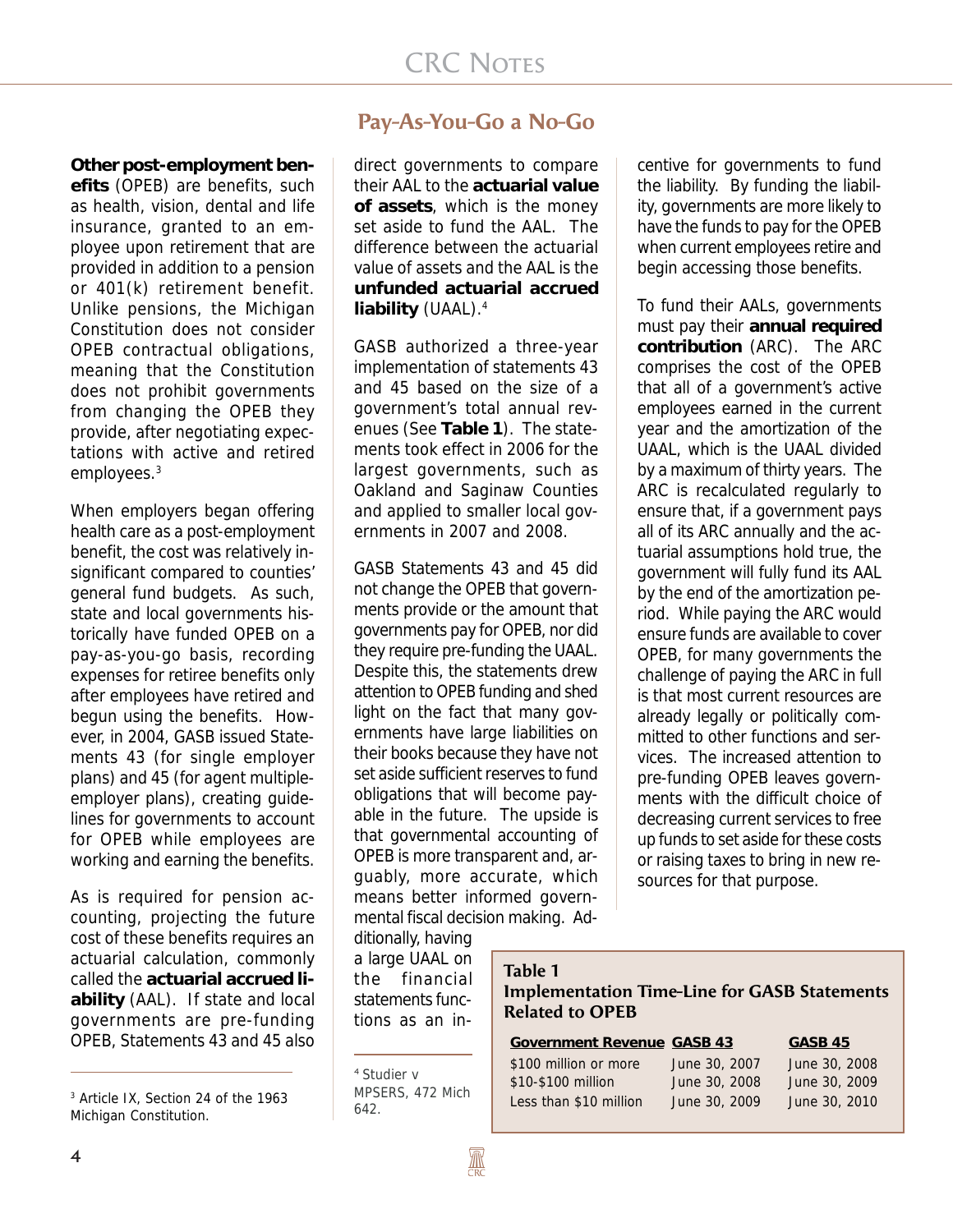#### **The Data**

To gather information about Michigan counties' OPEB liabilities, the CRC surveyed the counties about their budgets; retiree health care plans; and their OPEB AALs, actuarial values of assets and ARCs. The data was cross checked and, at times, supplemented with data found in the counties' comprehensive annual financial reports (CAFRs), documents prepared by independent auditors. The OPEB figures are based on the most recent OPEB actuarial valuations, which were completed between 2007 and 2010, depending on the county.

Despite the effort to obtain a complete data set, holes remain for counties that did not respond to the survey or responded with missing or incomplete information. The tables presented below omit counties for which CRC has insufficient information.

A recent survey of Michigan counties identified 29 counties that provide health care benefits to retirees; 15 counties that provide limited retiree health care benefits; and 39 counties that provide no retiree health care benefits (See **Map 1**). Differentiation between full and limited retiree health insurance was based on the number of employees covered (e.g. limited if only a subgroup, such as retired sheriff employees, are covered) or the period of time for which retirees

# **Survey Findings**

are insured. The list of counties that are characterized as providing no retiree health insurance includes counties that either currently offer no post-employment

health insurance to new hires or allow retirees to buy into an employee plan at 100 percent of the cost, which does not create a direct cost to the counties.

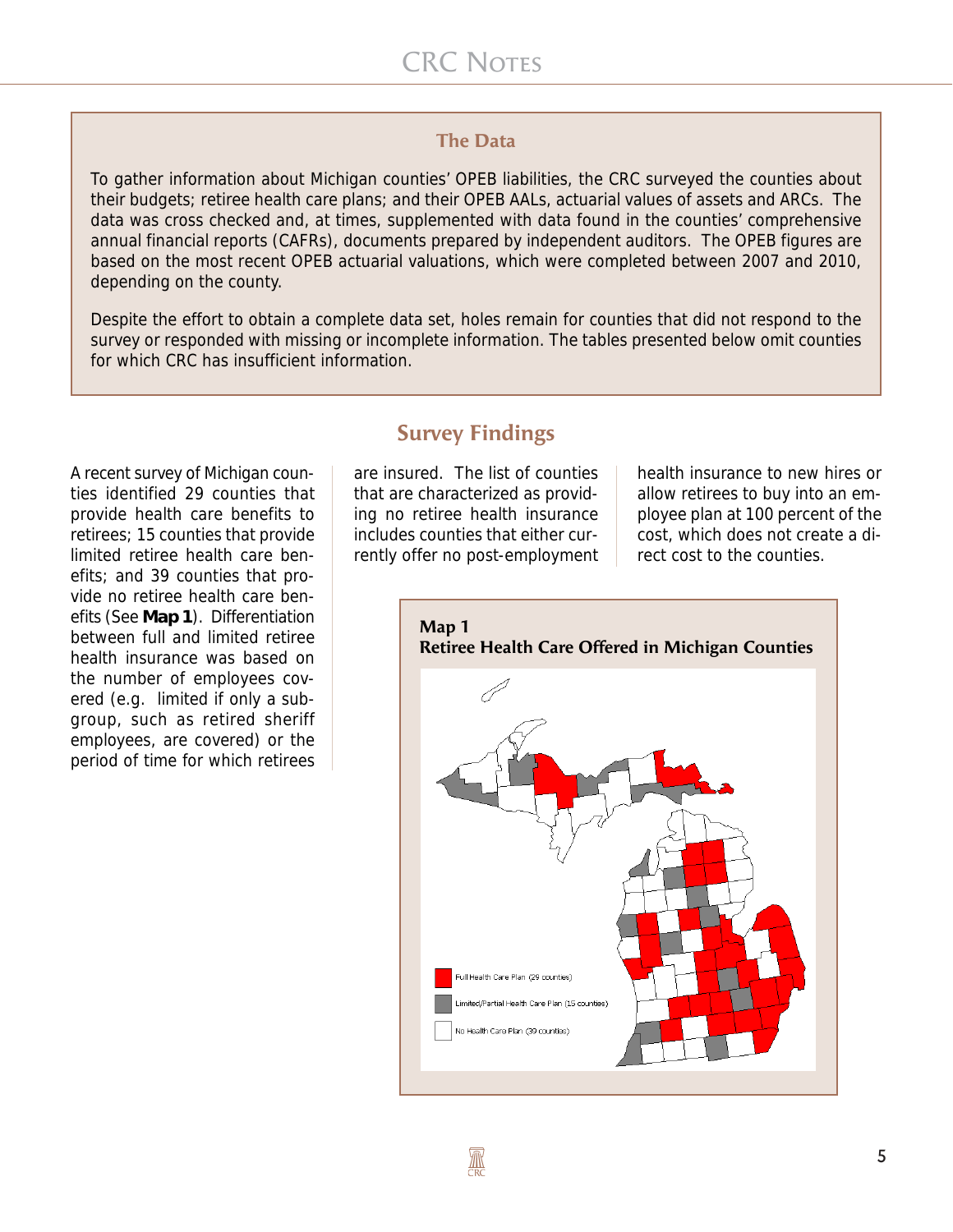As a long-term cost saving strategy, many Michigan counties have switched from providing full or limited retiree health care benefits to not providing retiree health care benefits to newly hired employees. Seventeen county respondents, or about a third, have closed their retiree health care plans to new hires (See **Table 2**). However, closing retiree health care plans to new hires only generates shortterm savings for counties that pre-fund their OPEB liabilities, and even then short-term savings may be minimal. Most counties are not hiring many new employees right now, so closing retiree health care plans to new hires is not likely to generate significant short-term cost savings. Counties may find greater short-term cost savings by altering copays or deductibles for retirees receiving health care benefits.

Because of the difficulty of securing sufficient political support for reducing employee benefits, one option for ensuring some longterm savings is to close retiree health care plans to new employees on a staggered schedule. Crawford County successfully closed all of its various retiree health care plans at different times. Many counties reported that they planned to pursue a similar phasing out of retiree health care benefits.

#### **Table 2 Counties with Closed Retiree Health Care Plans**

| County                                                                      | Date Closed                        | <b>Active Employees</b><br>in Closed Plan |  |  |
|-----------------------------------------------------------------------------|------------------------------------|-------------------------------------------|--|--|
| Charlevoix                                                                  | 1993                               | 20                                        |  |  |
| Chippewa                                                                    | 2007 for union, 2008 for non-union | 102                                       |  |  |
| Crawford                                                                    | 1998 G, 2001 S, 2000 O             |                                           |  |  |
| <b>Dickinson</b>                                                            | 1996                               | 21                                        |  |  |
| Eaton                                                                       | 2006 G, 2007 S and O               | 96                                        |  |  |
| Gogebic                                                                     | 2010                               |                                           |  |  |
| Livingston                                                                  | 2003                               | 11                                        |  |  |
| Mackinac                                                                    | 2003                               |                                           |  |  |
| Marquette                                                                   | 2004                               | 166                                       |  |  |
| Mecosta                                                                     |                                    |                                           |  |  |
| Midland                                                                     |                                    | 25                                        |  |  |
| Monroe                                                                      | 2003                               | 546                                       |  |  |
| Muskegon                                                                    | 2007-2010 for various work groups  | 101                                       |  |  |
| Newaygo                                                                     | 2008                               | 104                                       |  |  |
| Oakland                                                                     | 2006                               | 2,835                                     |  |  |
| Otsego                                                                      | 2008 G, 2007 S, varied O           | 32                                        |  |  |
| Roscommon                                                                   | 2010                               | $\mathbf{1}$                              |  |  |
| Saginaw                                                                     | 2006                               | 260                                       |  |  |
| *G: general employees, S: Sheriff's uniformed employees, O: other employees |                                    |                                           |  |  |
| Source: County Respondents, County CAFRs                                    |                                    |                                           |  |  |

The other 33 counties for which CRC gained information continue to provide full (15 counties) or partial (18 counties) health care benefits.

**Table 3** provides a snapshot of counties' current and future retiree health care plan beneficiaries. Active employees comprise all county employees who currently are working and have vested to be eligible for retiree health care benefits upon retirement. Retired employees are

former employees who currently receive retiree health care benefits, which is not necessarily all retired county employees. The ratio provides a measure of the distribution of retiree health care beneficiaries between active and retired. There appears to be no correlation between size of government and ratio of active to retired employees. The average ratio of active to retired employees is 4.6:1.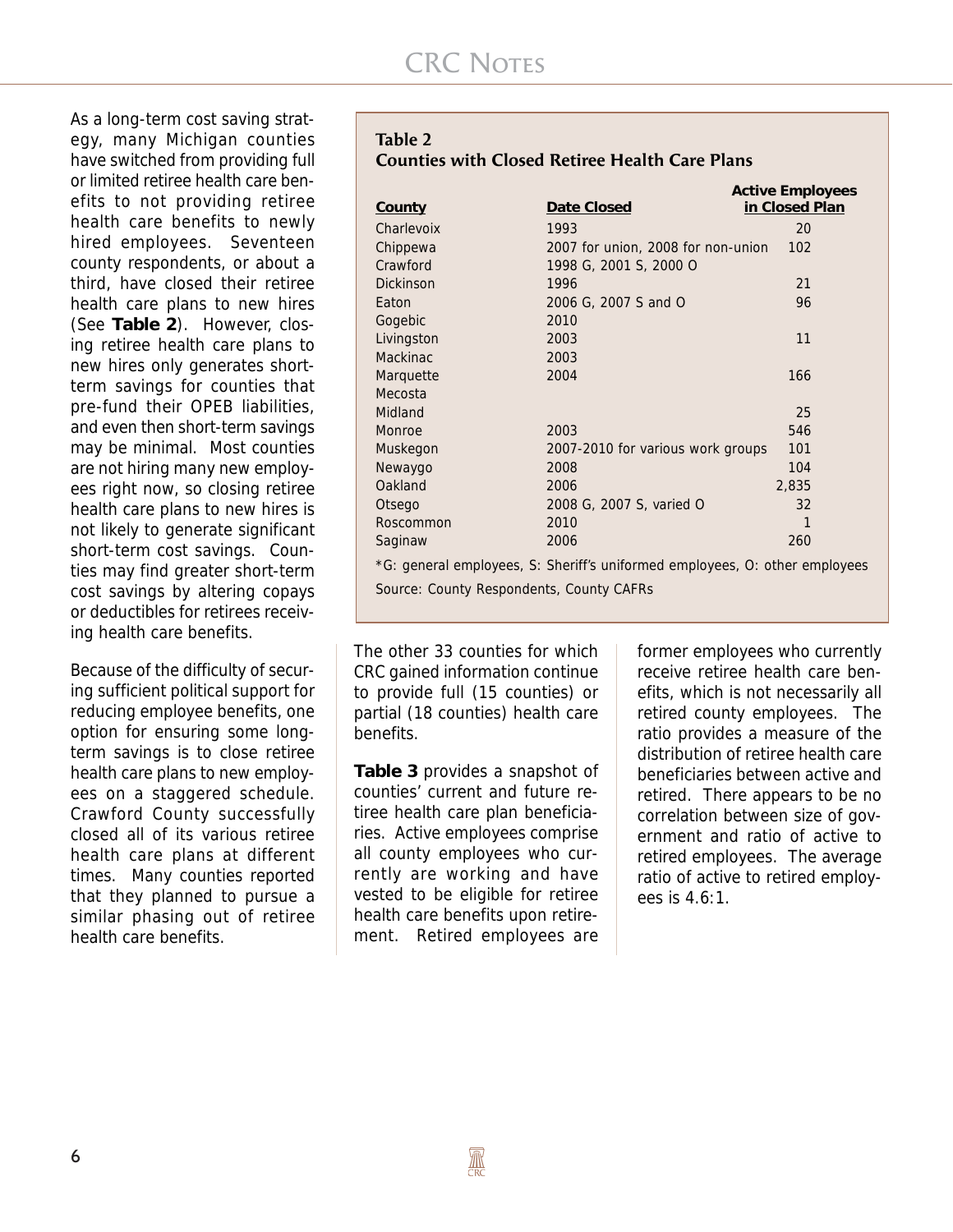| Eligibility for and Membership in Retiree Health Care Plans in 2009 |                                                                                                                                                                                              |                                                                            |                                                          |
|---------------------------------------------------------------------|----------------------------------------------------------------------------------------------------------------------------------------------------------------------------------------------|----------------------------------------------------------------------------|----------------------------------------------------------|
| County                                                              | <b>Active Employees</b><br><b>Eligible for</b><br><b>Retiree Health Care</b>                                                                                                                 | <b>Retired Employees</b><br><b>Receiving Retiree</b><br><b>Health Care</b> | <b>Ratio of Active</b><br>to Retired<br><b>Employees</b> |
|                                                                     | <b>Full Health Care Benefits</b>                                                                                                                                                             |                                                                            |                                                          |
| Bay                                                                 | 967                                                                                                                                                                                          | 430                                                                        | 2.2:1                                                    |
| <b>Berrien</b>                                                      | 856                                                                                                                                                                                          | 324                                                                        | 2.6:1                                                    |
| Clare                                                               | 106                                                                                                                                                                                          | 15                                                                         | 7.1:1                                                    |
| Clinton                                                             | 184                                                                                                                                                                                          | 37                                                                         | 5.0:1                                                    |
| Ingham                                                              | 1,054                                                                                                                                                                                        | 443                                                                        | 2.4:1                                                    |
| Kalamazoo                                                           | 955                                                                                                                                                                                          | 346                                                                        | 2.8:1                                                    |
| Kent                                                                | 1,759                                                                                                                                                                                        | 428                                                                        | 4.1:1                                                    |
| Lake                                                                | 153                                                                                                                                                                                          | $\overline{7}$                                                             | 21.9:1                                                   |
| Montmorency                                                         | 48                                                                                                                                                                                           | 18                                                                         | 2.7:1                                                    |
| Muskegon                                                            | 1,100                                                                                                                                                                                        | 443                                                                        | 2.5:1                                                    |
|                                                                     | <b>Partial/Limited Health Care Benefits</b>                                                                                                                                                  |                                                                            |                                                          |
| Calhoun                                                             | 449                                                                                                                                                                                          | 59                                                                         | 7.6:1                                                    |
| Gladwin                                                             | 81                                                                                                                                                                                           | 15                                                                         | 5.4:1                                                    |
| Huron                                                               | 111                                                                                                                                                                                          | 67                                                                         | 1.7:1                                                    |
| Jackson                                                             | 482                                                                                                                                                                                          | 397                                                                        | 1.2:1                                                    |
| Kalkaska                                                            | 94                                                                                                                                                                                           | 11                                                                         | 8.5:1                                                    |
| Macomb                                                              | 2,142                                                                                                                                                                                        | 1,834                                                                      | 1.2:1                                                    |
| Mason                                                               | 92                                                                                                                                                                                           | 56                                                                         | 1.6:1                                                    |
| Oceana                                                              | 6                                                                                                                                                                                            | 8                                                                          | 0.8:1                                                    |
| Oscoda                                                              | 62                                                                                                                                                                                           | $\mathfrak b$                                                              | 10.3:1                                                   |
| Shiawassee                                                          | 14                                                                                                                                                                                           | $44*$                                                                      | 0.3:1                                                    |
|                                                                     | <b>No Health Care Benefits</b>                                                                                                                                                               |                                                                            |                                                          |
| Charlevoix                                                          | 50                                                                                                                                                                                           | 20                                                                         | 2.5:1                                                    |
| Chippewa                                                            | 102                                                                                                                                                                                          | 35                                                                         | 2.9:1                                                    |
| Crawford                                                            | 1                                                                                                                                                                                            | 15                                                                         | 0.1:1                                                    |
| Dickinson                                                           | 21                                                                                                                                                                                           | 38                                                                         | 0.6:1                                                    |
| Eaton                                                               | 276                                                                                                                                                                                          | 101                                                                        | 2.7:1                                                    |
| Houghton                                                            | $\mathbf 0$                                                                                                                                                                                  | $\mathbf{1}$                                                               | 0.0:1                                                    |
| Livingston                                                          | 105                                                                                                                                                                                          | 89                                                                         | 1.2:1                                                    |
| Marquette                                                           | 246                                                                                                                                                                                          | 174                                                                        | 1.4:1                                                    |
| Midland                                                             | 102                                                                                                                                                                                          | 139                                                                        | 0.7:1                                                    |
| Monroe                                                              | 546                                                                                                                                                                                          | 408                                                                        | 1.3:1                                                    |
| Newaygo                                                             | 191                                                                                                                                                                                          | 36                                                                         | 5.3:1                                                    |
| Oakland                                                             | 3,101                                                                                                                                                                                        | 2,026                                                                      | 1.5:1                                                    |
| Otsego                                                              | 32                                                                                                                                                                                           | 26                                                                         | 1.2:1                                                    |
| Roscommon                                                           | 137                                                                                                                                                                                          | 3                                                                          | 45.7:1                                                   |
| Saginaw                                                             | 370                                                                                                                                                                                          | 437                                                                        | 0.8:1                                                    |
|                                                                     | Source: For counties with populations more than 17,400, 2006-2008 American Community Survey; For<br>counties with populations less than 17,400, 2000 Census data; County Respondents, County |                                                                            |                                                          |

**CAFRS** 

**Table 3**

\*13 additional employees are eligible but pay the full cost of the benefit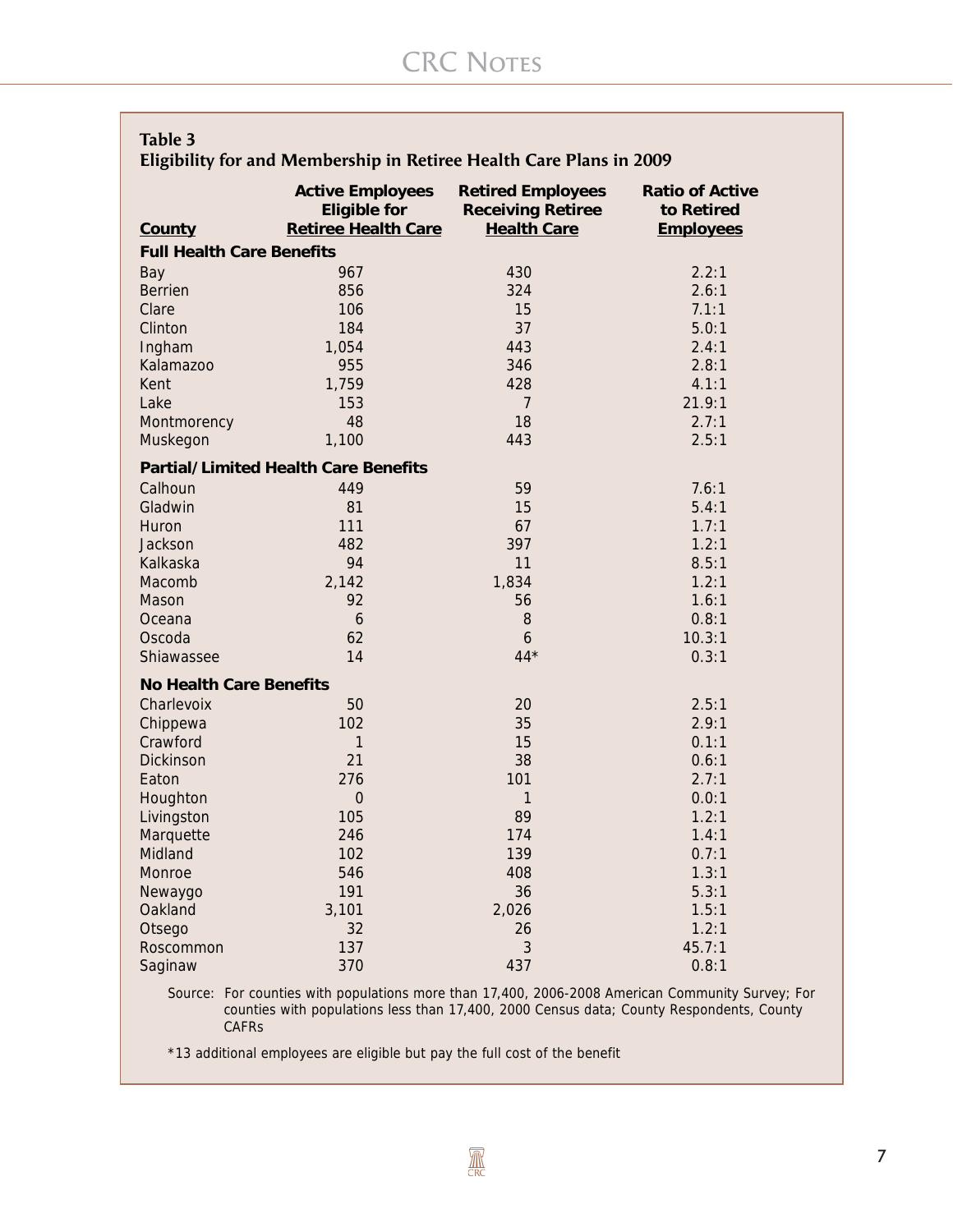**Table 4** compares the counties' 2009 health care expenses for active and retired employees. For every Michigan county that reported their expenses, the expense for active employees' health care benefits exceeded the expense for retired employees' health care benefits. Based on the reported numbers, the average expense for active employees' health care as a percent of the general fund is eleven percent as compared to three percent for retired employees. Lake, Ingham, and Berrien counties are

paying the greatest proportions of their general fund budgets for active employee health care costs. Saginaw county is paying the greatest proportion of its general fund budget for retiree health care expenses.

| <b>Table 4</b>                              |                                                  |                                                                 |                                                   |                                                                  |
|---------------------------------------------|--------------------------------------------------|-----------------------------------------------------------------|---------------------------------------------------|------------------------------------------------------------------|
| <b>Counties' 2009 Health Care Expenses</b>  |                                                  |                                                                 |                                                   |                                                                  |
| County                                      | <b>Expense</b><br>for Active<br><b>Employees</b> | <b>Active Employees</b><br>as Percent of<br><b>General Fund</b> | <b>Expense</b><br>for Retired<br><b>Employees</b> | <b>Retired Employees</b><br>as Percent of<br><b>General Fund</b> |
| <b>Full Health Care Benefits</b>            |                                                  |                                                                 |                                                   |                                                                  |
| <b>Berrien</b>                              | \$5,463,491                                      | 10.7%                                                           | \$2,142,905                                       | 4.2%                                                             |
| Clare                                       | \$1,081,729                                      | 9.2%                                                            | \$15,498                                          | 0.1%                                                             |
| Clinton                                     | \$1,812,514                                      | 8.5%                                                            | \$204,191                                         | 1.0%                                                             |
| Ingham                                      | \$8,878,032                                      | 11.1%                                                           | \$2,043,543                                       | 2.6%                                                             |
| Kalamazoo                                   | \$6,185,109                                      | 9.6%                                                            | \$3,010,461                                       | 4.7%                                                             |
| Kent                                        | \$619,156                                        | 0.4%                                                            | \$1,494,202                                       | 0.9%                                                             |
| Lake                                        | \$1,091,561                                      | 21.7%                                                           | \$15,136                                          | 0.3%                                                             |
| Montmorency                                 | \$329,400                                        | 7.2%                                                            | \$81,334                                          | 1.8%                                                             |
| Muskegon                                    | \$3,518,184                                      | 7.8%                                                            | \$887,591                                         | 2.0%                                                             |
| <b>Partial/Limited Health Care Benefits</b> |                                                  |                                                                 |                                                   |                                                                  |
| Calhoun                                     | \$5,371,889                                      | 13.3%                                                           | \$288,289                                         | 0.7%                                                             |
| Mason                                       | \$1,456,325                                      | 13.8%                                                           | \$305,641                                         | 2.9%                                                             |
| Oceana                                      | \$1,114,542                                      | 11.8%                                                           | \$35,845                                          | 0.4%                                                             |
| Oscoda                                      | \$522,165                                        | 13.3%                                                           | \$7,200                                           | 0.2%                                                             |
| Shiawasee                                   | \$2,032,662                                      | 12.4%                                                           | \$113,532                                         | 0.7%                                                             |
| <b>No Health Care Benefits</b>              |                                                  |                                                                 |                                                   |                                                                  |
| Chippewa                                    | \$156,543                                        | 1.3%                                                            | \$301,669*                                        | 2.6%                                                             |
| Crawford                                    | \$924,107                                        | 17.1%                                                           | \$113,500                                         | 2.1%                                                             |
| <b>Dickinson</b>                            | \$962,450                                        | 11.0%                                                           | \$557,019                                         | 6.4%                                                             |
| Eaton                                       | \$3,944,333                                      | 12.3%                                                           | \$1,027,442                                       | 3.2%                                                             |
| Houghton                                    | \$0                                              | 0.0%                                                            | \$2,400                                           |                                                                  |
| Jackson                                     | \$4,654,654                                      | 11.2%                                                           | \$3,183,000                                       | 7.6%                                                             |
| Livingston                                  | \$4,815,557                                      | 11.3%                                                           | \$864,811                                         | 2.0%                                                             |
| Mackinac                                    | 460,774                                          | 7.4%                                                            | \$12,329                                          | 0.2%                                                             |
| Marquette                                   | \$2,332,385                                      | 10.6%                                                           | \$1,638,368                                       | 7.5%                                                             |
| Mecosta                                     | \$901,000                                        | 8.5%                                                            |                                                   |                                                                  |
| Midland                                     | \$2,628,483                                      | 14.9%                                                           | \$1,182,895                                       | 6.7%                                                             |
| Newaygo                                     | \$1,705,053                                      | 13.4%                                                           | \$231,023                                         | 1.8%                                                             |
| Oakland                                     | \$34,200,000                                     | 8.3%                                                            | \$21,800,000                                      | 5.3%                                                             |
| Otsego                                      | \$889,638                                        | 11.6%                                                           | \$104,978                                         | 1.4%                                                             |
| Roscommon                                   | \$1,119,592                                      | 11.1%                                                           | \$14,068                                          | 0.1%                                                             |
| Saginaw                                     | \$7,160,555                                      | 16.3%                                                           | \$4,396,757                                       | 10.0%                                                            |
| *FY2009                                     |                                                  |                                                                 |                                                   |                                                                  |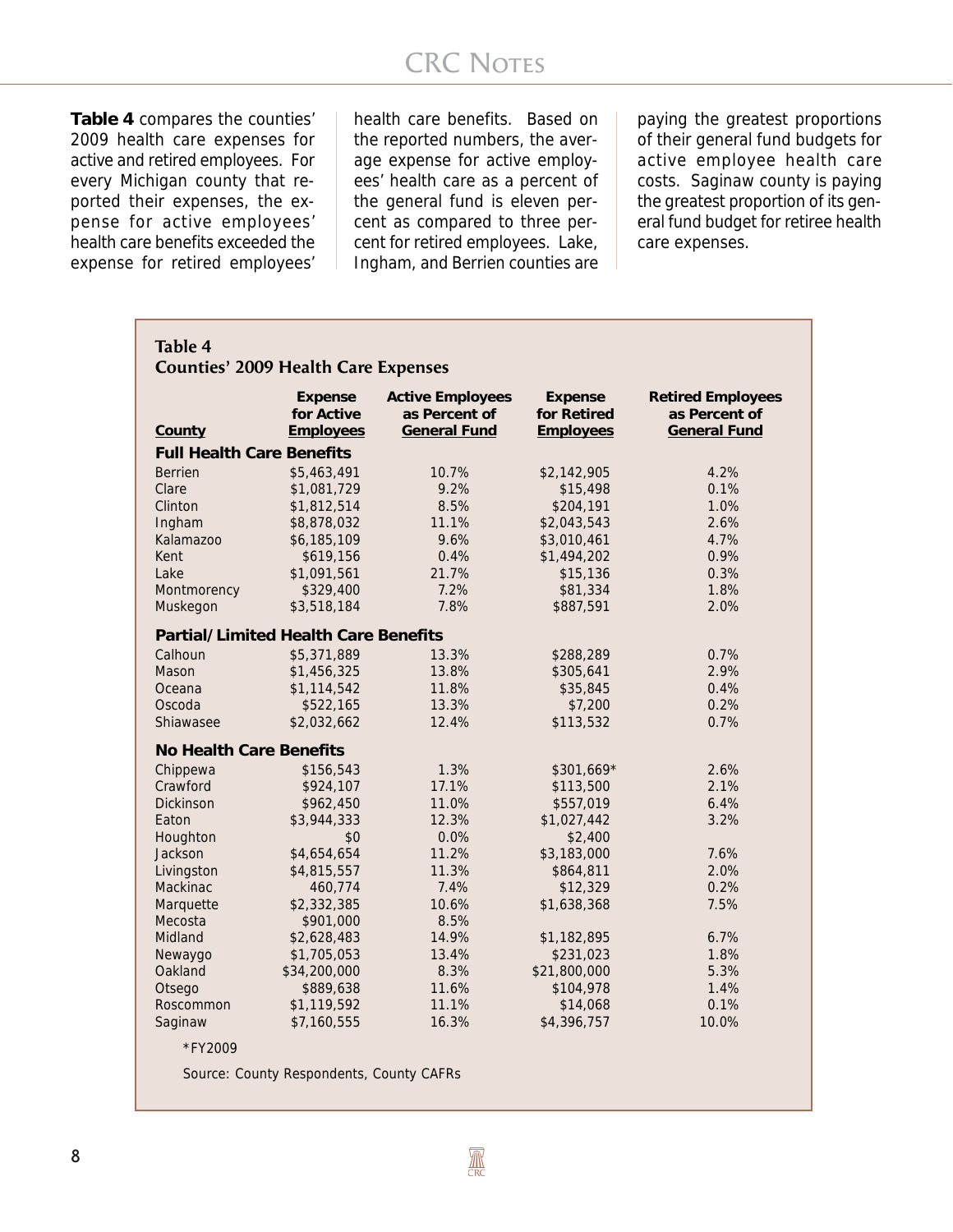Similarly, **Tables 5** and **6** outline active and retired employees' contributions to their health care costs in 2009. On average, retired employees pay 12 percent of their health care costs and active employees pay 17 percent, but only in Berrien and Kent Counties did the retired employees contribute more in terms of

total dollars than active employees. However, there appears to be no clear explanation for the Berrien and Kent County cases, as they are not outliers in any other metric.

Counties continue to pay the majority of health care costs both for active and retirees. Ingham

and Chippewa counties appear to have taken actions to shift a greater share of health care costs to active employees. Clare, Ingham, Kent, Lake, Oscoda, Shiawassee and Mackinac counties have taken actions to shift the costs of health care to retirees.

|                                  | County                                      | <b>Active Employees'</b> | <b>Percent of Cost Paid</b> |
|----------------------------------|---------------------------------------------|--------------------------|-----------------------------|
| County                           | Contribution                                | Contributions            | by the County               |
| <b>Full Health Care Benefits</b> |                                             |                          |                             |
| <b>Berrien</b>                   | \$5,463,491                                 | \$806,538                | 87.1%                       |
| Clare                            | \$1,081,729                                 | \$118,940                | 90.1%                       |
| Clinton                          | \$1,812,514                                 | \$168,508                | 91.5%                       |
| Ingham                           | \$7,534,385                                 | \$1,343,647              | 84.9%                       |
| Kalamazoo                        | \$6,185,109                                 | \$643,832                | 90.6%                       |
| Kent                             | \$619,156                                   | \$0                      | 100.0%                      |
| Lake                             | \$1,091,561                                 | \$146,938                | 88.1%                       |
| Montmorency                      | \$329,400                                   | \$0                      | 100.0%                      |
| Muskegon                         | \$12,126,136                                | \$632,660                | 94.8%                       |
|                                  | <b>Partial/Limited Health Care Benefits</b> |                          |                             |
| Calhoun                          | \$5,371,889                                 | \$723,510                | 88.1%                       |
| Jackson                          | \$4,654,654                                 | \$404,000                | 92.0%                       |
| Mason                            | \$1,456,325                                 | \$89,764                 | 94.2%                       |
| Oceana                           | \$1,114,542                                 | \$0                      | 100.0%                      |
| Oscoda                           | \$522,165                                   | \$0                      | 100.0%                      |
| Shiawassee                       | \$2,032,662                                 | \$390,016                | 83.9%                       |
| <b>No Health Care Benefits</b>   |                                             |                          |                             |
| Chippewa                         | \$156,543                                   | \$2,253,217              | 6.9%                        |
| Crawford                         | \$924,107                                   | 5% of total costs        | 95.0%                       |
| <b>Dickinson</b>                 | \$962,450                                   | \$24,319                 | 97.5%                       |
| Eaton                            | \$3,944,333                                 | \$285,615                | 93.2%                       |
| Livingston                       | \$4,815,557                                 | \$491,421                | 90.7%                       |
| <b>Mackinac</b>                  | \$460,774                                   | \$0                      | 100.0%                      |
| Marquette                        | \$2,332,385                                 | \$0                      | 100.0%                      |
| Mecosta                          | \$901,000                                   | \$104,600                | 89.6%                       |
| Midland                          | \$2,628,483                                 | \$128,439                | 95.3%                       |
| Newaygo                          | \$1,705,053                                 | \$119,605                | 93.4%                       |
| Oakland                          | \$34,200,000                                | \$3,600,000              | 90.5%                       |
| Otsego                           | \$889,638                                   | \$109,032                | 89.1%                       |
| Roscommon                        | \$1,119,592                                 | \$70,089                 | 94.1%                       |
| Saginaw                          | \$7,160,555                                 | \$707,349                | 91.0%                       |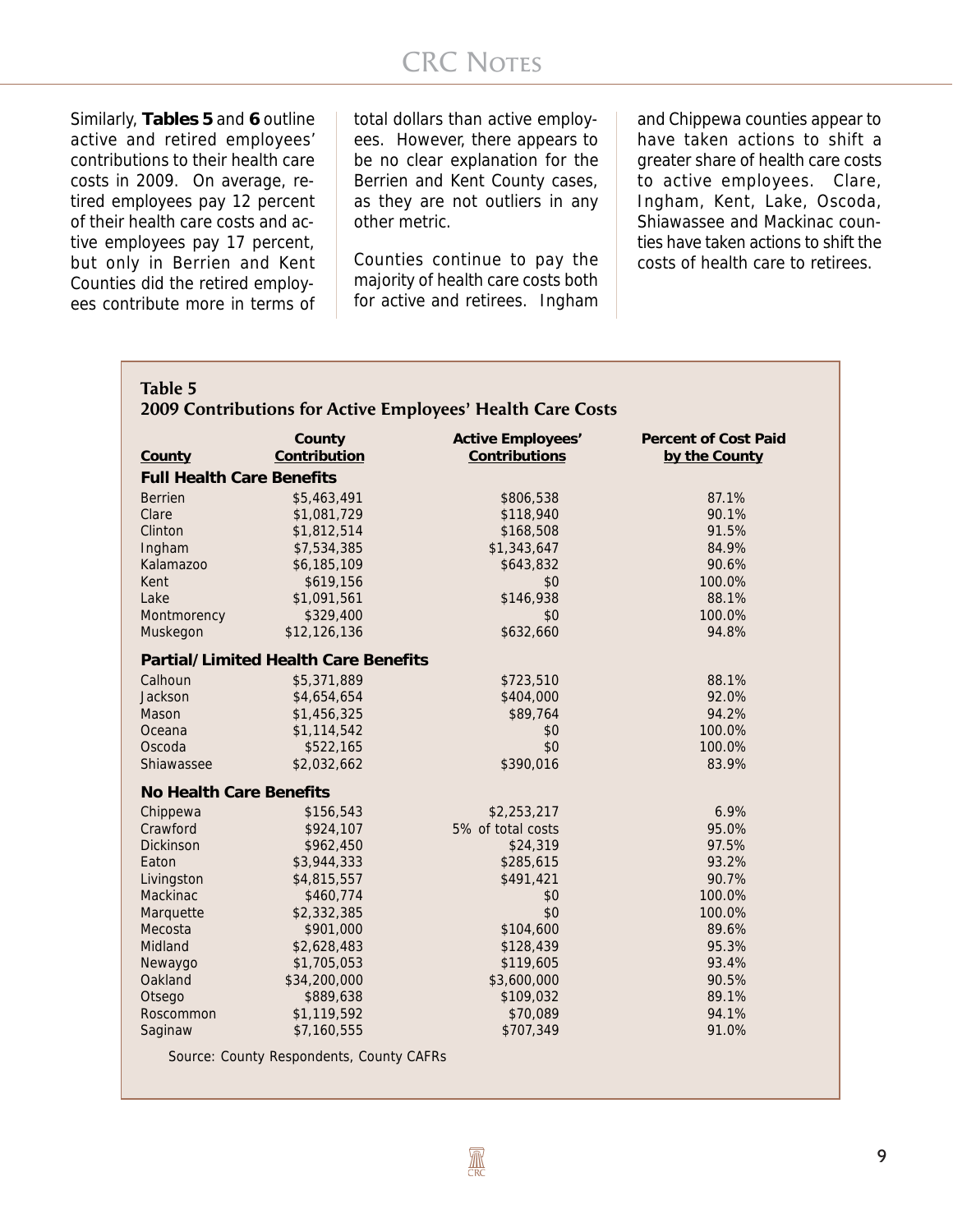| Table 6                                                     |  |
|-------------------------------------------------------------|--|
| 2009 Contributions for Retired Employees' Health Care Costs |  |

|                                  |                                             | <b>Retired</b> | <b>Percent of Cost</b> |
|----------------------------------|---------------------------------------------|----------------|------------------------|
|                                  | County                                      | Employees'     | Paid by                |
| County                           | Contribution                                | Contributions  | the County             |
| <b>Full Health Care Benefits</b> |                                             |                |                        |
| <b>Berrien</b>                   | \$2,142,905                                 | \$911,692      | 70.2%                  |
| Clare                            | \$15,498                                    | \$77,861       | 16.6%                  |
| Clinton                          | \$204,191                                   | \$82,731       | 71.2%                  |
| Ingham                           | \$1,495,170                                 | \$548,373*     | 73.2%                  |
| Kalamazoo                        | \$3,010,461                                 | \$292,470      | 91.1%                  |
| Kent                             | \$1,494,202                                 | \$1,214,003    | 55.2%                  |
| Lake                             | \$15,136                                    | \$22,156       | 40.6%                  |
| Montmorency                      | \$81,334                                    | \$0            | 100.0%                 |
| Muskegon                         | \$3,187,893                                 | \$379,430      | 89.4%                  |
|                                  | <b>Partial/Limited Health Care Benefits</b> |                |                        |
| Calhoun                          | \$288,289                                   | \$130,971      | 68.8%                  |
| Jackson                          | \$3,183,000                                 | \$17,000       | 99.5%                  |
| Mason                            | \$305,641                                   | \$0            | 100.0%                 |
| Oceana                           | \$35,845                                    | \$16,790       | 68.1%                  |
| Oscoda                           | \$7,200                                     | \$8,698        | 45.3%                  |
| Shiawassee                       | \$113,532                                   | \$169,318      | 40.1%                  |
| <b>No Health Care Benefits</b>   |                                             |                |                        |
| Chippewa                         | \$301,669                                   | \$0            | 100.0%                 |
| Crawford                         | \$113,500                                   | \$0            | 100.0%                 |
| Dickinson                        | \$557,019                                   | \$0            | 100.0%                 |
| Eaton                            | \$1,027,442                                 | \$0            | 100.0%                 |
| Livingston                       | \$864,811                                   | \$157,872      | 84.6%                  |
| Mackinac                         | \$12,329                                    | \$32,673       | 27.4%                  |
| Marquette                        | \$1,638,368                                 | \$0            | 100.0%                 |
| Midland                          | \$1,182,368                                 | \$74,348       | 94.1%                  |
| Newaygo                          | \$231,023                                   | \$87,779       | 72.5%                  |
| Oakland                          | \$21,800,000                                | \$105,265      | 99.5%                  |
| Otsego                           | \$104,978                                   | \$28,162       | 78.8%                  |
| Roscommon                        | \$14,068                                    | \$0            | 100.0%                 |
| Saginaw                          | \$4,396,757                                 | \$207,686      | 95.5%                  |

\* Retiree contribution for Ingham County includes 100% reimbursement for Spouses.

Source: County Respondents, County CAFRs

**Table 7** indicates both the point at which the respective Michigan county employees begin receiving retiree health care benefits and the point at which the cost of those benefits significantly decrease for the county, when the federal government shoulders a large portion of the cost through Medicare.

The point at which an employee begins receiving retiree health care benefits varies widely among Michigan counties. Thirty-one of the 37 county respondents, 86 percent, require both a threshold number of years of employment and a threshold age of retirement for an employee to be eligibility for the retiree health care plan.

For example, in Newaygo County, if an employee has served the county for at least ten years, he/ she must retiree at age 60 or older to be eligible for retiree health care benefits; if he/she has served for 25 years or more, the age of retirement drops to 55.

Similarly, the majority of Michigan counties coordinate benefits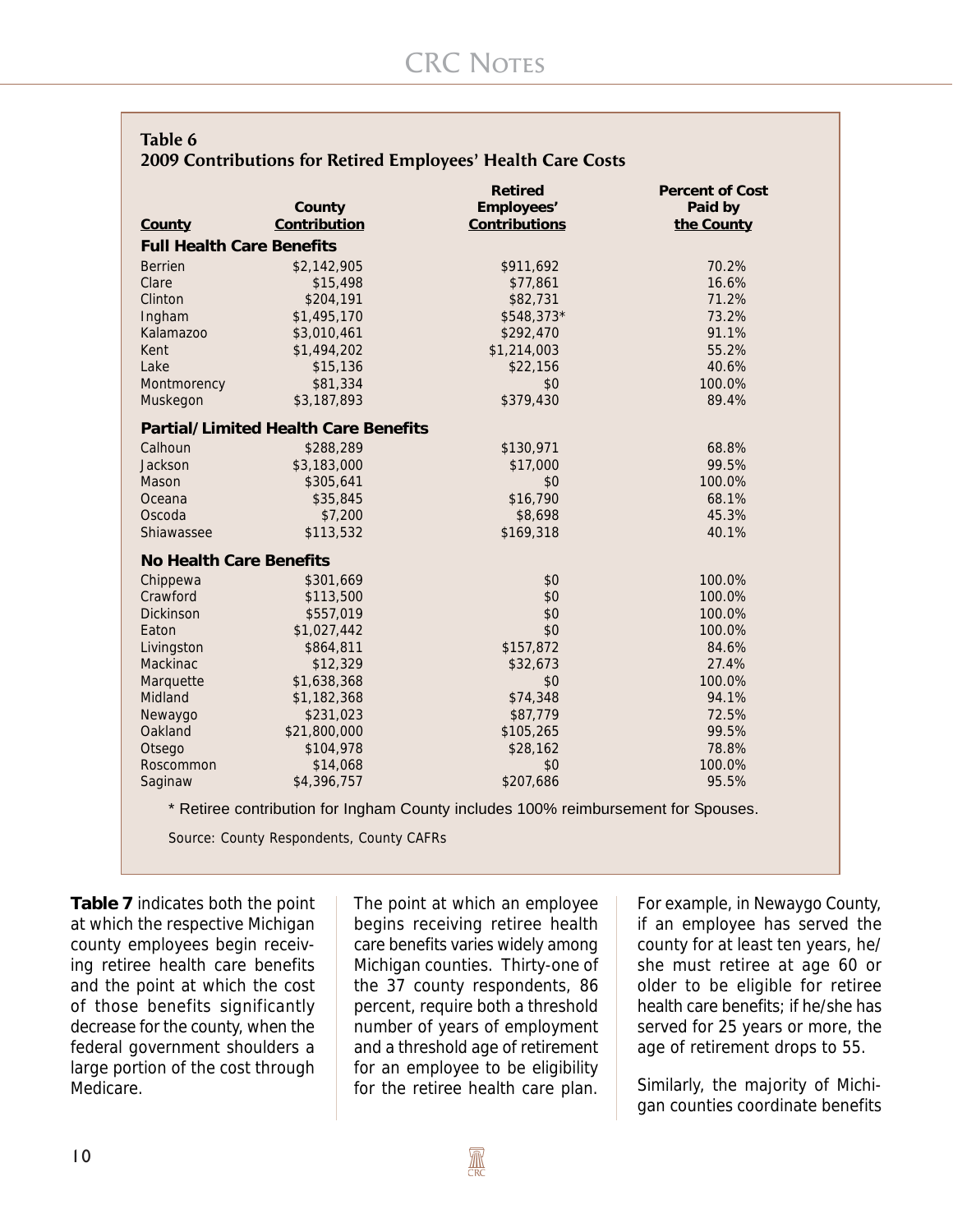### **Table 7 Retiree Health Care Plans' Vesting Requirements '**

| <b>Full Health Care Benefits</b><br>10<br>Yes<br>$60 - 65$<br><b>Barry</b><br>Bay<br>8 G, 25/30 S, 30 O<br>60 G, 55/0 S, 55 O<br><b>Berrien</b><br>5 G and S, 10 O<br>Yes<br>60<br>8<br>Clare<br>Yes<br>20<br>Clinton<br>Yes<br>60 G and O, 55 S<br>55 G and O, 0 S<br>Ingham<br>Varies by union G and O, 25 S<br>Yes<br>8 G and O, 10 S<br>55 if hired before 2009, 60 if hired after 2009<br><b>Kalamazoo</b><br>Yes<br>Yes<br>5<br>Kent<br>$\overline{0}$<br>Lake<br>Yes<br>6 G, 10 S and O<br>55 G and O, 50 S<br>55<br>Yes<br>15<br>Montmorency<br>Yes<br>10 G and 25 S<br>60 G and 55 S<br>Muskegon<br>Oscoda<br>60/55 G, 0 union employees<br>Yes<br>10/15 G, 15 union employees<br>St. Clair<br>Yes<br>60/55 G and O, 50 S<br>8/25<br>Yes<br>Wayne<br><b>Partial/Limited Health Care Benefits</b><br>Antrim<br>Yes<br>62<br>Yes<br>14<br>Baraga<br>10<br>Calhoun<br>Yes<br>50 and total of 75<br>Gladwin<br>No.<br>Gratiot<br>Yes<br>10/25<br>60/55<br>Yes<br>$10 - 25$<br>55-60<br>Huron<br>21<br>Jackson<br>Yes<br>15/25<br>Kalkaska<br>Yes<br>60/55 G and O, 60/0 S<br>55 G, 55/60 S<br>Mason<br>Yes<br>15 G, 10 S<br>10/25<br>Montcalm<br>Yes<br>60/55<br>55<br>Oceana<br>Yes<br>20<br>Ogemaw<br>No.<br>$\overline{0}$<br>Shiawassee<br>Yes<br>60-65 G and O, 55 S<br>Van Buren<br><b>No</b><br>Washtenaw<br>Yes<br><b>No Health Care Benefits</b><br>10/20<br>Charlevoix<br>Yes<br>60/0<br>20<br>55<br>Chippewa<br>Yes<br>Crawford<br>55<br>Yes<br>20 G, 15 S and O<br>Dickinson<br><b>No</b><br>Varies by department<br>Varies by department<br>Yes<br>25<br>55<br>Eaton<br>8/30<br>60/55<br>Gogebic<br>Livingston<br>Yes<br>10<br>60 G, 50 S<br>15<br>Mackinac<br>No<br>0<br>Yes<br>50<br>Marquette<br>15 G and S, 20 O | County | <b>Enforced Medicare</b><br>Coordination? | <b>Minimum Years</b><br>of Service | <b>Minimum Age</b><br>of Retirement |
|----------------------------------------------------------------------------------------------------------------------------------------------------------------------------------------------------------------------------------------------------------------------------------------------------------------------------------------------------------------------------------------------------------------------------------------------------------------------------------------------------------------------------------------------------------------------------------------------------------------------------------------------------------------------------------------------------------------------------------------------------------------------------------------------------------------------------------------------------------------------------------------------------------------------------------------------------------------------------------------------------------------------------------------------------------------------------------------------------------------------------------------------------------------------------------------------------------------------------------------------------------------------------------------------------------------------------------------------------------------------------------------------------------------------------------------------------------------------------------------------------------------------------------------------------------------------------------------------------------------------------------------------------------------------------------------------------------------------------------------|--------|-------------------------------------------|------------------------------------|-------------------------------------|
|                                                                                                                                                                                                                                                                                                                                                                                                                                                                                                                                                                                                                                                                                                                                                                                                                                                                                                                                                                                                                                                                                                                                                                                                                                                                                                                                                                                                                                                                                                                                                                                                                                                                                                                                        |        |                                           |                                    |                                     |
|                                                                                                                                                                                                                                                                                                                                                                                                                                                                                                                                                                                                                                                                                                                                                                                                                                                                                                                                                                                                                                                                                                                                                                                                                                                                                                                                                                                                                                                                                                                                                                                                                                                                                                                                        |        |                                           |                                    |                                     |
|                                                                                                                                                                                                                                                                                                                                                                                                                                                                                                                                                                                                                                                                                                                                                                                                                                                                                                                                                                                                                                                                                                                                                                                                                                                                                                                                                                                                                                                                                                                                                                                                                                                                                                                                        |        |                                           |                                    |                                     |
|                                                                                                                                                                                                                                                                                                                                                                                                                                                                                                                                                                                                                                                                                                                                                                                                                                                                                                                                                                                                                                                                                                                                                                                                                                                                                                                                                                                                                                                                                                                                                                                                                                                                                                                                        |        |                                           |                                    |                                     |
|                                                                                                                                                                                                                                                                                                                                                                                                                                                                                                                                                                                                                                                                                                                                                                                                                                                                                                                                                                                                                                                                                                                                                                                                                                                                                                                                                                                                                                                                                                                                                                                                                                                                                                                                        |        |                                           |                                    |                                     |
|                                                                                                                                                                                                                                                                                                                                                                                                                                                                                                                                                                                                                                                                                                                                                                                                                                                                                                                                                                                                                                                                                                                                                                                                                                                                                                                                                                                                                                                                                                                                                                                                                                                                                                                                        |        |                                           |                                    |                                     |
|                                                                                                                                                                                                                                                                                                                                                                                                                                                                                                                                                                                                                                                                                                                                                                                                                                                                                                                                                                                                                                                                                                                                                                                                                                                                                                                                                                                                                                                                                                                                                                                                                                                                                                                                        |        |                                           |                                    |                                     |
|                                                                                                                                                                                                                                                                                                                                                                                                                                                                                                                                                                                                                                                                                                                                                                                                                                                                                                                                                                                                                                                                                                                                                                                                                                                                                                                                                                                                                                                                                                                                                                                                                                                                                                                                        |        |                                           |                                    |                                     |
|                                                                                                                                                                                                                                                                                                                                                                                                                                                                                                                                                                                                                                                                                                                                                                                                                                                                                                                                                                                                                                                                                                                                                                                                                                                                                                                                                                                                                                                                                                                                                                                                                                                                                                                                        |        |                                           |                                    |                                     |
|                                                                                                                                                                                                                                                                                                                                                                                                                                                                                                                                                                                                                                                                                                                                                                                                                                                                                                                                                                                                                                                                                                                                                                                                                                                                                                                                                                                                                                                                                                                                                                                                                                                                                                                                        |        |                                           |                                    |                                     |
|                                                                                                                                                                                                                                                                                                                                                                                                                                                                                                                                                                                                                                                                                                                                                                                                                                                                                                                                                                                                                                                                                                                                                                                                                                                                                                                                                                                                                                                                                                                                                                                                                                                                                                                                        |        |                                           |                                    |                                     |
|                                                                                                                                                                                                                                                                                                                                                                                                                                                                                                                                                                                                                                                                                                                                                                                                                                                                                                                                                                                                                                                                                                                                                                                                                                                                                                                                                                                                                                                                                                                                                                                                                                                                                                                                        |        |                                           |                                    |                                     |
|                                                                                                                                                                                                                                                                                                                                                                                                                                                                                                                                                                                                                                                                                                                                                                                                                                                                                                                                                                                                                                                                                                                                                                                                                                                                                                                                                                                                                                                                                                                                                                                                                                                                                                                                        |        |                                           |                                    |                                     |
|                                                                                                                                                                                                                                                                                                                                                                                                                                                                                                                                                                                                                                                                                                                                                                                                                                                                                                                                                                                                                                                                                                                                                                                                                                                                                                                                                                                                                                                                                                                                                                                                                                                                                                                                        |        |                                           |                                    |                                     |
|                                                                                                                                                                                                                                                                                                                                                                                                                                                                                                                                                                                                                                                                                                                                                                                                                                                                                                                                                                                                                                                                                                                                                                                                                                                                                                                                                                                                                                                                                                                                                                                                                                                                                                                                        |        |                                           |                                    |                                     |
|                                                                                                                                                                                                                                                                                                                                                                                                                                                                                                                                                                                                                                                                                                                                                                                                                                                                                                                                                                                                                                                                                                                                                                                                                                                                                                                                                                                                                                                                                                                                                                                                                                                                                                                                        |        |                                           |                                    |                                     |
|                                                                                                                                                                                                                                                                                                                                                                                                                                                                                                                                                                                                                                                                                                                                                                                                                                                                                                                                                                                                                                                                                                                                                                                                                                                                                                                                                                                                                                                                                                                                                                                                                                                                                                                                        |        |                                           |                                    |                                     |
|                                                                                                                                                                                                                                                                                                                                                                                                                                                                                                                                                                                                                                                                                                                                                                                                                                                                                                                                                                                                                                                                                                                                                                                                                                                                                                                                                                                                                                                                                                                                                                                                                                                                                                                                        |        |                                           |                                    |                                     |
|                                                                                                                                                                                                                                                                                                                                                                                                                                                                                                                                                                                                                                                                                                                                                                                                                                                                                                                                                                                                                                                                                                                                                                                                                                                                                                                                                                                                                                                                                                                                                                                                                                                                                                                                        |        |                                           |                                    |                                     |
|                                                                                                                                                                                                                                                                                                                                                                                                                                                                                                                                                                                                                                                                                                                                                                                                                                                                                                                                                                                                                                                                                                                                                                                                                                                                                                                                                                                                                                                                                                                                                                                                                                                                                                                                        |        |                                           |                                    |                                     |
|                                                                                                                                                                                                                                                                                                                                                                                                                                                                                                                                                                                                                                                                                                                                                                                                                                                                                                                                                                                                                                                                                                                                                                                                                                                                                                                                                                                                                                                                                                                                                                                                                                                                                                                                        |        |                                           |                                    |                                     |
|                                                                                                                                                                                                                                                                                                                                                                                                                                                                                                                                                                                                                                                                                                                                                                                                                                                                                                                                                                                                                                                                                                                                                                                                                                                                                                                                                                                                                                                                                                                                                                                                                                                                                                                                        |        |                                           |                                    |                                     |
|                                                                                                                                                                                                                                                                                                                                                                                                                                                                                                                                                                                                                                                                                                                                                                                                                                                                                                                                                                                                                                                                                                                                                                                                                                                                                                                                                                                                                                                                                                                                                                                                                                                                                                                                        |        |                                           |                                    |                                     |
|                                                                                                                                                                                                                                                                                                                                                                                                                                                                                                                                                                                                                                                                                                                                                                                                                                                                                                                                                                                                                                                                                                                                                                                                                                                                                                                                                                                                                                                                                                                                                                                                                                                                                                                                        |        |                                           |                                    |                                     |
|                                                                                                                                                                                                                                                                                                                                                                                                                                                                                                                                                                                                                                                                                                                                                                                                                                                                                                                                                                                                                                                                                                                                                                                                                                                                                                                                                                                                                                                                                                                                                                                                                                                                                                                                        |        |                                           |                                    |                                     |
|                                                                                                                                                                                                                                                                                                                                                                                                                                                                                                                                                                                                                                                                                                                                                                                                                                                                                                                                                                                                                                                                                                                                                                                                                                                                                                                                                                                                                                                                                                                                                                                                                                                                                                                                        |        |                                           |                                    |                                     |
|                                                                                                                                                                                                                                                                                                                                                                                                                                                                                                                                                                                                                                                                                                                                                                                                                                                                                                                                                                                                                                                                                                                                                                                                                                                                                                                                                                                                                                                                                                                                                                                                                                                                                                                                        |        |                                           |                                    |                                     |
|                                                                                                                                                                                                                                                                                                                                                                                                                                                                                                                                                                                                                                                                                                                                                                                                                                                                                                                                                                                                                                                                                                                                                                                                                                                                                                                                                                                                                                                                                                                                                                                                                                                                                                                                        |        |                                           |                                    |                                     |
|                                                                                                                                                                                                                                                                                                                                                                                                                                                                                                                                                                                                                                                                                                                                                                                                                                                                                                                                                                                                                                                                                                                                                                                                                                                                                                                                                                                                                                                                                                                                                                                                                                                                                                                                        |        |                                           |                                    |                                     |
|                                                                                                                                                                                                                                                                                                                                                                                                                                                                                                                                                                                                                                                                                                                                                                                                                                                                                                                                                                                                                                                                                                                                                                                                                                                                                                                                                                                                                                                                                                                                                                                                                                                                                                                                        |        |                                           |                                    |                                     |
|                                                                                                                                                                                                                                                                                                                                                                                                                                                                                                                                                                                                                                                                                                                                                                                                                                                                                                                                                                                                                                                                                                                                                                                                                                                                                                                                                                                                                                                                                                                                                                                                                                                                                                                                        |        |                                           |                                    |                                     |
|                                                                                                                                                                                                                                                                                                                                                                                                                                                                                                                                                                                                                                                                                                                                                                                                                                                                                                                                                                                                                                                                                                                                                                                                                                                                                                                                                                                                                                                                                                                                                                                                                                                                                                                                        |        |                                           |                                    |                                     |
|                                                                                                                                                                                                                                                                                                                                                                                                                                                                                                                                                                                                                                                                                                                                                                                                                                                                                                                                                                                                                                                                                                                                                                                                                                                                                                                                                                                                                                                                                                                                                                                                                                                                                                                                        |        |                                           |                                    |                                     |
|                                                                                                                                                                                                                                                                                                                                                                                                                                                                                                                                                                                                                                                                                                                                                                                                                                                                                                                                                                                                                                                                                                                                                                                                                                                                                                                                                                                                                                                                                                                                                                                                                                                                                                                                        |        |                                           |                                    |                                     |
|                                                                                                                                                                                                                                                                                                                                                                                                                                                                                                                                                                                                                                                                                                                                                                                                                                                                                                                                                                                                                                                                                                                                                                                                                                                                                                                                                                                                                                                                                                                                                                                                                                                                                                                                        |        |                                           |                                    |                                     |
|                                                                                                                                                                                                                                                                                                                                                                                                                                                                                                                                                                                                                                                                                                                                                                                                                                                                                                                                                                                                                                                                                                                                                                                                                                                                                                                                                                                                                                                                                                                                                                                                                                                                                                                                        |        |                                           |                                    |                                     |
|                                                                                                                                                                                                                                                                                                                                                                                                                                                                                                                                                                                                                                                                                                                                                                                                                                                                                                                                                                                                                                                                                                                                                                                                                                                                                                                                                                                                                                                                                                                                                                                                                                                                                                                                        |        |                                           |                                    |                                     |
|                                                                                                                                                                                                                                                                                                                                                                                                                                                                                                                                                                                                                                                                                                                                                                                                                                                                                                                                                                                                                                                                                                                                                                                                                                                                                                                                                                                                                                                                                                                                                                                                                                                                                                                                        |        |                                           |                                    |                                     |
|                                                                                                                                                                                                                                                                                                                                                                                                                                                                                                                                                                                                                                                                                                                                                                                                                                                                                                                                                                                                                                                                                                                                                                                                                                                                                                                                                                                                                                                                                                                                                                                                                                                                                                                                        |        |                                           |                                    |                                     |
|                                                                                                                                                                                                                                                                                                                                                                                                                                                                                                                                                                                                                                                                                                                                                                                                                                                                                                                                                                                                                                                                                                                                                                                                                                                                                                                                                                                                                                                                                                                                                                                                                                                                                                                                        |        |                                           |                                    |                                     |
|                                                                                                                                                                                                                                                                                                                                                                                                                                                                                                                                                                                                                                                                                                                                                                                                                                                                                                                                                                                                                                                                                                                                                                                                                                                                                                                                                                                                                                                                                                                                                                                                                                                                                                                                        |        |                                           |                                    |                                     |
|                                                                                                                                                                                                                                                                                                                                                                                                                                                                                                                                                                                                                                                                                                                                                                                                                                                                                                                                                                                                                                                                                                                                                                                                                                                                                                                                                                                                                                                                                                                                                                                                                                                                                                                                        |        |                                           |                                    |                                     |
|                                                                                                                                                                                                                                                                                                                                                                                                                                                                                                                                                                                                                                                                                                                                                                                                                                                                                                                                                                                                                                                                                                                                                                                                                                                                                                                                                                                                                                                                                                                                                                                                                                                                                                                                        |        |                                           |                                    |                                     |
| Mecosta<br>Yes                                                                                                                                                                                                                                                                                                                                                                                                                                                                                                                                                                                                                                                                                                                                                                                                                                                                                                                                                                                                                                                                                                                                                                                                                                                                                                                                                                                                                                                                                                                                                                                                                                                                                                                         |        |                                           |                                    |                                     |
| Midland<br>Yes<br>10<br>60 or total of 85                                                                                                                                                                                                                                                                                                                                                                                                                                                                                                                                                                                                                                                                                                                                                                                                                                                                                                                                                                                                                                                                                                                                                                                                                                                                                                                                                                                                                                                                                                                                                                                                                                                                                              |        |                                           |                                    |                                     |
| 10/25<br>60/55 G, 60/50 S, 62/55 O<br>Newaygo<br>Yes                                                                                                                                                                                                                                                                                                                                                                                                                                                                                                                                                                                                                                                                                                                                                                                                                                                                                                                                                                                                                                                                                                                                                                                                                                                                                                                                                                                                                                                                                                                                                                                                                                                                                   |        |                                           |                                    |                                     |
| Oakland<br>25<br>Yes<br>55/60 G, 0 S                                                                                                                                                                                                                                                                                                                                                                                                                                                                                                                                                                                                                                                                                                                                                                                                                                                                                                                                                                                                                                                                                                                                                                                                                                                                                                                                                                                                                                                                                                                                                                                                                                                                                                   |        |                                           |                                    |                                     |
| Yes<br>10<br>Otsego<br>60                                                                                                                                                                                                                                                                                                                                                                                                                                                                                                                                                                                                                                                                                                                                                                                                                                                                                                                                                                                                                                                                                                                                                                                                                                                                                                                                                                                                                                                                                                                                                                                                                                                                                                              |        |                                           |                                    |                                     |
| Yes<br>Ottawa                                                                                                                                                                                                                                                                                                                                                                                                                                                                                                                                                                                                                                                                                                                                                                                                                                                                                                                                                                                                                                                                                                                                                                                                                                                                                                                                                                                                                                                                                                                                                                                                                                                                                                                          |        |                                           |                                    |                                     |
| No<br>$\, 8$<br>Roscommon<br>62-65                                                                                                                                                                                                                                                                                                                                                                                                                                                                                                                                                                                                                                                                                                                                                                                                                                                                                                                                                                                                                                                                                                                                                                                                                                                                                                                                                                                                                                                                                                                                                                                                                                                                                                     |        |                                           |                                    |                                     |
| 10<br>55-60<br>Yes<br>Saginaw                                                                                                                                                                                                                                                                                                                                                                                                                                                                                                                                                                                                                                                                                                                                                                                                                                                                                                                                                                                                                                                                                                                                                                                                                                                                                                                                                                                                                                                                                                                                                                                                                                                                                                          |        |                                           |                                    |                                     |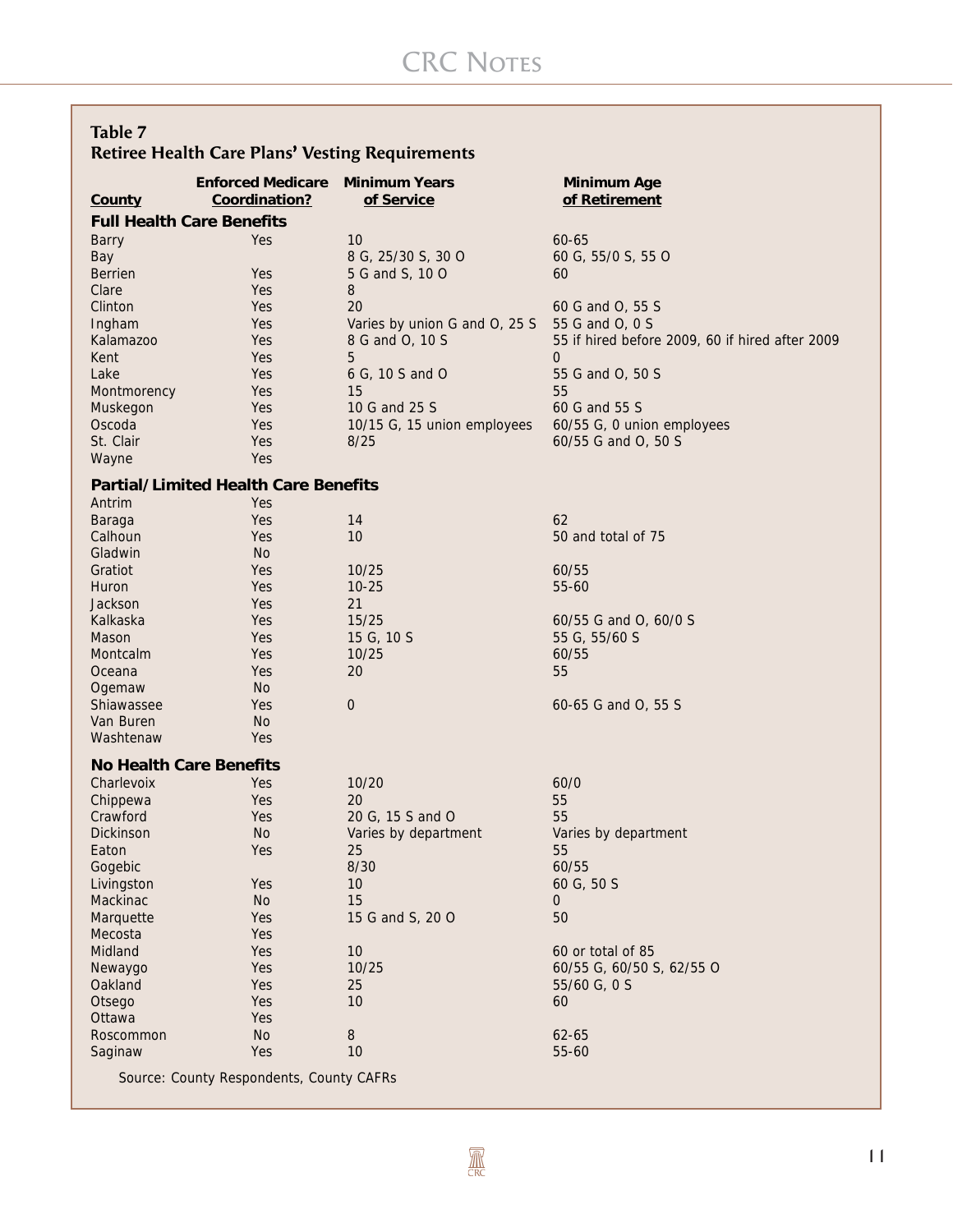with Medicare. Forty-four of the 54 county respondents that provide retiree health care benefits reported that they coordinate the types of benefits they offer with Medicare. Of these 44 counties, 86 percent coordinate benefits with age 65, the minimum age at which an individual can participate in Medicare. This means that the county changes the benefits offered to retirees starting at age 65. The change could be completely eliminating benefits, decreasing benefits or simply shifting the type of coverage to

be based on Medicare copays and deductibles.

To better illustrate the magnitude of many counties' OPEB unfunded actuarial accrued liabilities, **Table 8** provides each county's annual required contribution (ARC) as a percent of its budget. The total county budget reflects the county's total fiscal year 2010 budgeted revenue. As mentioned, the general fund budget is the portion of the total county budget for which revenues are not restricted for specific activi-

ties. Restricted revenues generally cannot be used to pay the ARC for all county employees. **Table 8** demonstrates the challenge of paying for retiree health care costs in the face of difficult financial conditions. If they were fully funding their ARCs, Macomb, Marquette, Midland and Saginaw would each pay roughly one of every five dollars of their general fund budgets for retiree health care. On average for the responding counties, the ARC is eight percent of a county's general fund.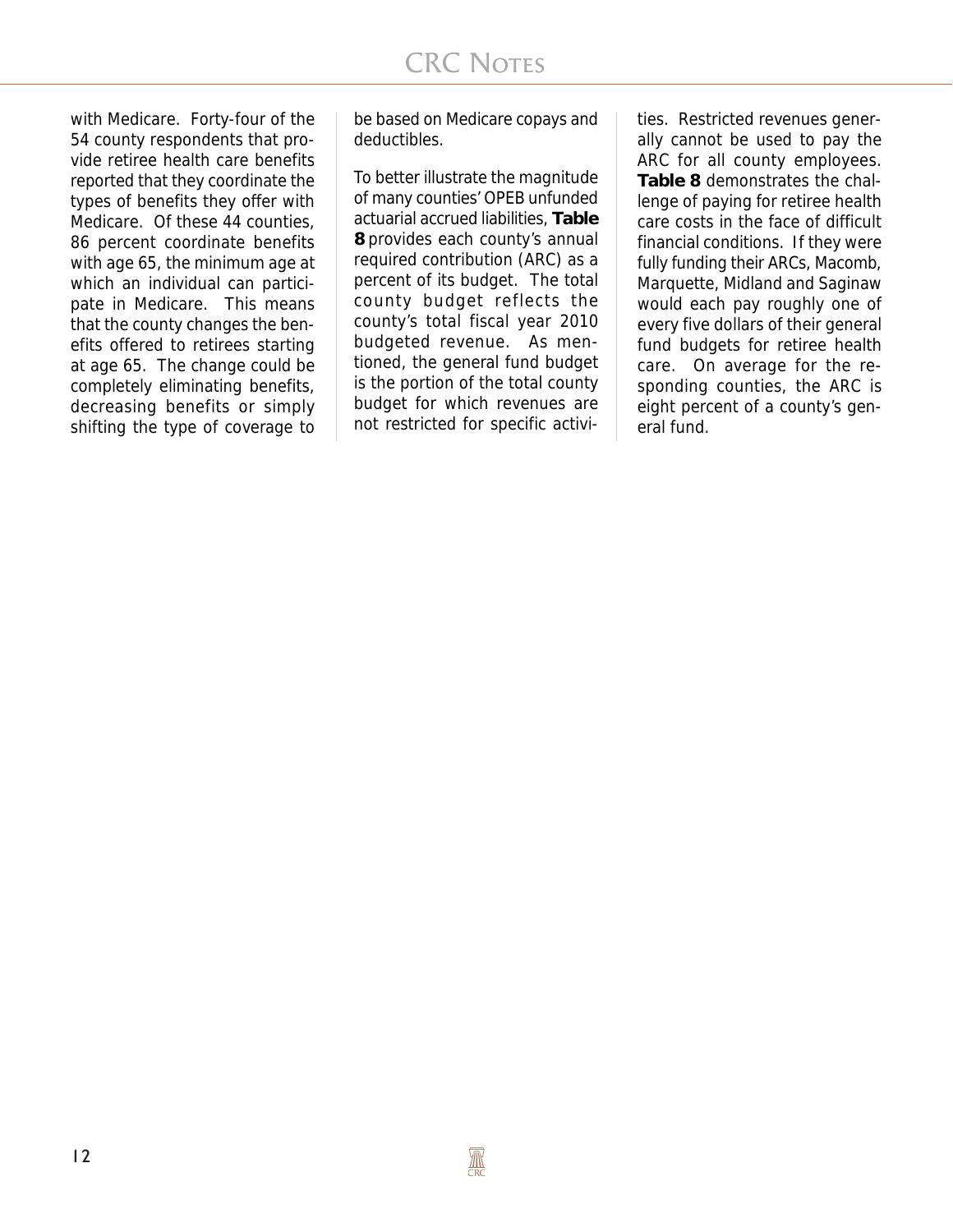#### **Table 8 OPEB Annual Required Contribution vs. Budget**

| ARC as percent<br>Contribution<br><b>Budget</b><br>of Total Budget<br><b>Budget</b><br><b>Fund Budget</b><br>County<br><b>Full Health Care Benefits</b><br>\$72,953<br>\$61,331,293<br>0.1%<br>\$14,177,029<br>0.5%<br><b>Barry</b><br>\$4,305,885<br>\$116,096,190<br>3.7%<br>8.4%<br><b>Berrien</b><br>\$51,094,205<br>0.2%<br>0.5%<br>Clare<br>\$62,128<br>\$30,157,493<br>\$11,811,720<br>0.8%<br>1.5%<br>Clinton<br>\$318,336<br>\$37,776,154<br>\$21,317,551<br>0.2%<br>0.7%<br><b>Grand Traverse</b><br>\$272,319<br>\$147,928,348<br>\$39,421,398<br>3.1%<br>7.9%<br>\$6,309,871<br>\$204,355,275<br>\$79,845,957<br>Ingham<br>\$5,497,891<br>6.4%<br>8.7%<br>Kalamazoo<br>\$85,598,700<br>\$64,219,400<br>0.8%<br>1.7%<br>Kent<br>\$2,895,141<br>\$307,272,851<br>\$167,869,433<br>2.1%<br>7.1%<br>Lake<br>\$355,750<br>\$17,173,807<br>\$5,021,936<br>11.0%<br>\$501,531<br>\$4,544,232<br>Montmorency<br>2.4%<br>16.5%<br>\$280,241,896<br>Muskegon<br>\$6,818,000<br>\$46,351,943<br>\$87,935,767<br>9.0%<br>14.0%<br>St. Clair<br>\$7,886,028<br>\$56,417,136<br>2.7%<br>10.5%<br>Wayne<br>\$57,868,000<br>\$2,108,680,982<br>\$550,385,862<br><b>Partial/Limited Health Care Benefits</b><br>Antrim<br>\$37,241<br>0.3%<br>$$14,153,646*$<br>\$1,049,964<br>1.3%<br>2.6%<br>Calhoun<br>\$81,655,680<br>\$40,284,703<br>7.2%<br>14.0%<br>\$12,992,638<br>\$180,365,543<br>\$92,710,211<br>Genesee<br>2.9%<br>8.8%<br>Gratiot<br>\$829,312<br>$$28,168,669**$<br>$$9,470,679**$<br>7.7%<br>12.3%<br>Jackson<br>\$5,124,605<br>\$66,819,430<br>\$41,618,961<br>\$40,559,324<br>8.6%<br>19.7%<br>Macomb<br>\$469,694,527<br>\$205,816,038<br>2.2%<br>5.9%<br>\$623,040<br>\$28,544,160<br>\$10,578,000<br>Mason<br>0.1%<br>0.2%<br>\$29,162<br>\$15,087,204<br>Montcalm<br>\$25,184,024<br>Oceana<br>\$57,392<br>\$42,839,435<br>0.0%<br>\$9,449,345<br>6.1%<br>0.6%<br>1.6%<br>Oscoda<br>\$64,627<br>\$10,675,600<br>\$3,933,700<br>2.1%<br>\$344,753<br>1.5%<br>Shiawassee<br>\$23,556,360<br>\$16,426,095<br>\$10,807,274<br>5.1%<br>10.9%<br>Washtenaw<br>\$213,973,231<br>\$99,192,709<br><b>No Health Care Benefits</b><br>Chippewa<br>\$729,259<br>2.7%<br>6.3%<br>\$27,088,492<br>\$11,628,327<br>Crawford<br>6.4%<br>12.5%<br>\$674,035<br>\$10,552,937<br>\$5,407,077<br>9.9%<br><b>Dickinson</b><br>\$869,682<br>\$8,765,198<br>\$8,765,198<br>9.9%<br>\$2,607,540<br>\$64,386,379<br>4.1%<br>8.1%<br>Eaton<br>\$32,010,608<br>3.4%<br>3.5%<br>\$1,461,736<br>\$42,634,619<br>\$41,298,561<br>Livingston<br>2.6%<br>3.9%<br>Mackinac<br>\$241,979<br>\$9,313,344<br>\$6,260,619<br>10.4%<br>\$4,865,272<br>\$46,831,386<br>\$21,906,523<br>22.2%<br>Marquette<br>21.0%<br>Midland<br>\$3,689,109<br>\$27,729,155<br>13.3%<br>\$17,593,690<br>17.7%<br>Monroe<br>\$7,788,155<br>\$43,986,678<br>4.4%<br>\$556,762<br>\$54,377,281<br>1.0%<br>\$12,740,464<br>Newaygo<br>7.6%<br>Oakland<br>\$61,900,000<br>\$819,689,481<br>\$409,835,938<br>15.1%<br>1.4%<br>5.8%<br>Otsego<br>\$446,240<br>\$30,830,022<br>\$7,674,510<br>$$62,295,973***$<br>1.4%<br>\$58,139,337***<br>1.5%<br>Ottawa<br>\$880,814<br>0.8%<br>2.0%<br>Roscommon<br>\$197,447<br>\$25,315,908<br>\$10,110,026 |         |                        |               |      |                     | <b>ARC as Percent</b> |
|------------------------------------------------------------------------------------------------------------------------------------------------------------------------------------------------------------------------------------------------------------------------------------------------------------------------------------------------------------------------------------------------------------------------------------------------------------------------------------------------------------------------------------------------------------------------------------------------------------------------------------------------------------------------------------------------------------------------------------------------------------------------------------------------------------------------------------------------------------------------------------------------------------------------------------------------------------------------------------------------------------------------------------------------------------------------------------------------------------------------------------------------------------------------------------------------------------------------------------------------------------------------------------------------------------------------------------------------------------------------------------------------------------------------------------------------------------------------------------------------------------------------------------------------------------------------------------------------------------------------------------------------------------------------------------------------------------------------------------------------------------------------------------------------------------------------------------------------------------------------------------------------------------------------------------------------------------------------------------------------------------------------------------------------------------------------------------------------------------------------------------------------------------------------------------------------------------------------------------------------------------------------------------------------------------------------------------------------------------------------------------------------------------------------------------------------------------------------------------------------------------------------------------------------------------------------------------------------------------------------------------------------------------------------------------------------------------------------------------------------------------------------------------------------------------------------------------------------------------------------------------------------------------------------------------------------------------------------------------------------------------------------------------------------------------------------------------------------------------------------------------------------------------------------------------------------------|---------|------------------------|---------------|------|---------------------|-----------------------|
|                                                                                                                                                                                                                                                                                                                                                                                                                                                                                                                                                                                                                                                                                                                                                                                                                                                                                                                                                                                                                                                                                                                                                                                                                                                                                                                                                                                                                                                                                                                                                                                                                                                                                                                                                                                                                                                                                                                                                                                                                                                                                                                                                                                                                                                                                                                                                                                                                                                                                                                                                                                                                                                                                                                                                                                                                                                                                                                                                                                                                                                                                                                                                                                                      |         | <b>Annual Required</b> | <b>Total</b>  |      | <b>General Fund</b> | of General            |
|                                                                                                                                                                                                                                                                                                                                                                                                                                                                                                                                                                                                                                                                                                                                                                                                                                                                                                                                                                                                                                                                                                                                                                                                                                                                                                                                                                                                                                                                                                                                                                                                                                                                                                                                                                                                                                                                                                                                                                                                                                                                                                                                                                                                                                                                                                                                                                                                                                                                                                                                                                                                                                                                                                                                                                                                                                                                                                                                                                                                                                                                                                                                                                                                      |         |                        |               |      |                     |                       |
|                                                                                                                                                                                                                                                                                                                                                                                                                                                                                                                                                                                                                                                                                                                                                                                                                                                                                                                                                                                                                                                                                                                                                                                                                                                                                                                                                                                                                                                                                                                                                                                                                                                                                                                                                                                                                                                                                                                                                                                                                                                                                                                                                                                                                                                                                                                                                                                                                                                                                                                                                                                                                                                                                                                                                                                                                                                                                                                                                                                                                                                                                                                                                                                                      |         |                        |               |      |                     |                       |
|                                                                                                                                                                                                                                                                                                                                                                                                                                                                                                                                                                                                                                                                                                                                                                                                                                                                                                                                                                                                                                                                                                                                                                                                                                                                                                                                                                                                                                                                                                                                                                                                                                                                                                                                                                                                                                                                                                                                                                                                                                                                                                                                                                                                                                                                                                                                                                                                                                                                                                                                                                                                                                                                                                                                                                                                                                                                                                                                                                                                                                                                                                                                                                                                      |         |                        |               |      |                     |                       |
|                                                                                                                                                                                                                                                                                                                                                                                                                                                                                                                                                                                                                                                                                                                                                                                                                                                                                                                                                                                                                                                                                                                                                                                                                                                                                                                                                                                                                                                                                                                                                                                                                                                                                                                                                                                                                                                                                                                                                                                                                                                                                                                                                                                                                                                                                                                                                                                                                                                                                                                                                                                                                                                                                                                                                                                                                                                                                                                                                                                                                                                                                                                                                                                                      |         |                        |               |      |                     |                       |
|                                                                                                                                                                                                                                                                                                                                                                                                                                                                                                                                                                                                                                                                                                                                                                                                                                                                                                                                                                                                                                                                                                                                                                                                                                                                                                                                                                                                                                                                                                                                                                                                                                                                                                                                                                                                                                                                                                                                                                                                                                                                                                                                                                                                                                                                                                                                                                                                                                                                                                                                                                                                                                                                                                                                                                                                                                                                                                                                                                                                                                                                                                                                                                                                      |         |                        |               |      |                     |                       |
|                                                                                                                                                                                                                                                                                                                                                                                                                                                                                                                                                                                                                                                                                                                                                                                                                                                                                                                                                                                                                                                                                                                                                                                                                                                                                                                                                                                                                                                                                                                                                                                                                                                                                                                                                                                                                                                                                                                                                                                                                                                                                                                                                                                                                                                                                                                                                                                                                                                                                                                                                                                                                                                                                                                                                                                                                                                                                                                                                                                                                                                                                                                                                                                                      |         |                        |               |      |                     |                       |
|                                                                                                                                                                                                                                                                                                                                                                                                                                                                                                                                                                                                                                                                                                                                                                                                                                                                                                                                                                                                                                                                                                                                                                                                                                                                                                                                                                                                                                                                                                                                                                                                                                                                                                                                                                                                                                                                                                                                                                                                                                                                                                                                                                                                                                                                                                                                                                                                                                                                                                                                                                                                                                                                                                                                                                                                                                                                                                                                                                                                                                                                                                                                                                                                      |         |                        |               |      |                     |                       |
|                                                                                                                                                                                                                                                                                                                                                                                                                                                                                                                                                                                                                                                                                                                                                                                                                                                                                                                                                                                                                                                                                                                                                                                                                                                                                                                                                                                                                                                                                                                                                                                                                                                                                                                                                                                                                                                                                                                                                                                                                                                                                                                                                                                                                                                                                                                                                                                                                                                                                                                                                                                                                                                                                                                                                                                                                                                                                                                                                                                                                                                                                                                                                                                                      |         |                        |               |      |                     |                       |
|                                                                                                                                                                                                                                                                                                                                                                                                                                                                                                                                                                                                                                                                                                                                                                                                                                                                                                                                                                                                                                                                                                                                                                                                                                                                                                                                                                                                                                                                                                                                                                                                                                                                                                                                                                                                                                                                                                                                                                                                                                                                                                                                                                                                                                                                                                                                                                                                                                                                                                                                                                                                                                                                                                                                                                                                                                                                                                                                                                                                                                                                                                                                                                                                      |         |                        |               |      |                     |                       |
|                                                                                                                                                                                                                                                                                                                                                                                                                                                                                                                                                                                                                                                                                                                                                                                                                                                                                                                                                                                                                                                                                                                                                                                                                                                                                                                                                                                                                                                                                                                                                                                                                                                                                                                                                                                                                                                                                                                                                                                                                                                                                                                                                                                                                                                                                                                                                                                                                                                                                                                                                                                                                                                                                                                                                                                                                                                                                                                                                                                                                                                                                                                                                                                                      |         |                        |               |      |                     |                       |
|                                                                                                                                                                                                                                                                                                                                                                                                                                                                                                                                                                                                                                                                                                                                                                                                                                                                                                                                                                                                                                                                                                                                                                                                                                                                                                                                                                                                                                                                                                                                                                                                                                                                                                                                                                                                                                                                                                                                                                                                                                                                                                                                                                                                                                                                                                                                                                                                                                                                                                                                                                                                                                                                                                                                                                                                                                                                                                                                                                                                                                                                                                                                                                                                      |         |                        |               |      |                     |                       |
|                                                                                                                                                                                                                                                                                                                                                                                                                                                                                                                                                                                                                                                                                                                                                                                                                                                                                                                                                                                                                                                                                                                                                                                                                                                                                                                                                                                                                                                                                                                                                                                                                                                                                                                                                                                                                                                                                                                                                                                                                                                                                                                                                                                                                                                                                                                                                                                                                                                                                                                                                                                                                                                                                                                                                                                                                                                                                                                                                                                                                                                                                                                                                                                                      |         |                        |               |      |                     |                       |
|                                                                                                                                                                                                                                                                                                                                                                                                                                                                                                                                                                                                                                                                                                                                                                                                                                                                                                                                                                                                                                                                                                                                                                                                                                                                                                                                                                                                                                                                                                                                                                                                                                                                                                                                                                                                                                                                                                                                                                                                                                                                                                                                                                                                                                                                                                                                                                                                                                                                                                                                                                                                                                                                                                                                                                                                                                                                                                                                                                                                                                                                                                                                                                                                      |         |                        |               |      |                     |                       |
|                                                                                                                                                                                                                                                                                                                                                                                                                                                                                                                                                                                                                                                                                                                                                                                                                                                                                                                                                                                                                                                                                                                                                                                                                                                                                                                                                                                                                                                                                                                                                                                                                                                                                                                                                                                                                                                                                                                                                                                                                                                                                                                                                                                                                                                                                                                                                                                                                                                                                                                                                                                                                                                                                                                                                                                                                                                                                                                                                                                                                                                                                                                                                                                                      |         |                        |               |      |                     |                       |
|                                                                                                                                                                                                                                                                                                                                                                                                                                                                                                                                                                                                                                                                                                                                                                                                                                                                                                                                                                                                                                                                                                                                                                                                                                                                                                                                                                                                                                                                                                                                                                                                                                                                                                                                                                                                                                                                                                                                                                                                                                                                                                                                                                                                                                                                                                                                                                                                                                                                                                                                                                                                                                                                                                                                                                                                                                                                                                                                                                                                                                                                                                                                                                                                      |         |                        |               |      |                     |                       |
|                                                                                                                                                                                                                                                                                                                                                                                                                                                                                                                                                                                                                                                                                                                                                                                                                                                                                                                                                                                                                                                                                                                                                                                                                                                                                                                                                                                                                                                                                                                                                                                                                                                                                                                                                                                                                                                                                                                                                                                                                                                                                                                                                                                                                                                                                                                                                                                                                                                                                                                                                                                                                                                                                                                                                                                                                                                                                                                                                                                                                                                                                                                                                                                                      |         |                        |               |      |                     |                       |
|                                                                                                                                                                                                                                                                                                                                                                                                                                                                                                                                                                                                                                                                                                                                                                                                                                                                                                                                                                                                                                                                                                                                                                                                                                                                                                                                                                                                                                                                                                                                                                                                                                                                                                                                                                                                                                                                                                                                                                                                                                                                                                                                                                                                                                                                                                                                                                                                                                                                                                                                                                                                                                                                                                                                                                                                                                                                                                                                                                                                                                                                                                                                                                                                      |         |                        |               |      |                     |                       |
|                                                                                                                                                                                                                                                                                                                                                                                                                                                                                                                                                                                                                                                                                                                                                                                                                                                                                                                                                                                                                                                                                                                                                                                                                                                                                                                                                                                                                                                                                                                                                                                                                                                                                                                                                                                                                                                                                                                                                                                                                                                                                                                                                                                                                                                                                                                                                                                                                                                                                                                                                                                                                                                                                                                                                                                                                                                                                                                                                                                                                                                                                                                                                                                                      |         |                        |               |      |                     |                       |
|                                                                                                                                                                                                                                                                                                                                                                                                                                                                                                                                                                                                                                                                                                                                                                                                                                                                                                                                                                                                                                                                                                                                                                                                                                                                                                                                                                                                                                                                                                                                                                                                                                                                                                                                                                                                                                                                                                                                                                                                                                                                                                                                                                                                                                                                                                                                                                                                                                                                                                                                                                                                                                                                                                                                                                                                                                                                                                                                                                                                                                                                                                                                                                                                      |         |                        |               |      |                     |                       |
|                                                                                                                                                                                                                                                                                                                                                                                                                                                                                                                                                                                                                                                                                                                                                                                                                                                                                                                                                                                                                                                                                                                                                                                                                                                                                                                                                                                                                                                                                                                                                                                                                                                                                                                                                                                                                                                                                                                                                                                                                                                                                                                                                                                                                                                                                                                                                                                                                                                                                                                                                                                                                                                                                                                                                                                                                                                                                                                                                                                                                                                                                                                                                                                                      |         |                        |               |      |                     |                       |
|                                                                                                                                                                                                                                                                                                                                                                                                                                                                                                                                                                                                                                                                                                                                                                                                                                                                                                                                                                                                                                                                                                                                                                                                                                                                                                                                                                                                                                                                                                                                                                                                                                                                                                                                                                                                                                                                                                                                                                                                                                                                                                                                                                                                                                                                                                                                                                                                                                                                                                                                                                                                                                                                                                                                                                                                                                                                                                                                                                                                                                                                                                                                                                                                      |         |                        |               |      |                     |                       |
|                                                                                                                                                                                                                                                                                                                                                                                                                                                                                                                                                                                                                                                                                                                                                                                                                                                                                                                                                                                                                                                                                                                                                                                                                                                                                                                                                                                                                                                                                                                                                                                                                                                                                                                                                                                                                                                                                                                                                                                                                                                                                                                                                                                                                                                                                                                                                                                                                                                                                                                                                                                                                                                                                                                                                                                                                                                                                                                                                                                                                                                                                                                                                                                                      |         |                        |               |      |                     |                       |
|                                                                                                                                                                                                                                                                                                                                                                                                                                                                                                                                                                                                                                                                                                                                                                                                                                                                                                                                                                                                                                                                                                                                                                                                                                                                                                                                                                                                                                                                                                                                                                                                                                                                                                                                                                                                                                                                                                                                                                                                                                                                                                                                                                                                                                                                                                                                                                                                                                                                                                                                                                                                                                                                                                                                                                                                                                                                                                                                                                                                                                                                                                                                                                                                      |         |                        |               |      |                     |                       |
|                                                                                                                                                                                                                                                                                                                                                                                                                                                                                                                                                                                                                                                                                                                                                                                                                                                                                                                                                                                                                                                                                                                                                                                                                                                                                                                                                                                                                                                                                                                                                                                                                                                                                                                                                                                                                                                                                                                                                                                                                                                                                                                                                                                                                                                                                                                                                                                                                                                                                                                                                                                                                                                                                                                                                                                                                                                                                                                                                                                                                                                                                                                                                                                                      |         |                        |               |      |                     |                       |
|                                                                                                                                                                                                                                                                                                                                                                                                                                                                                                                                                                                                                                                                                                                                                                                                                                                                                                                                                                                                                                                                                                                                                                                                                                                                                                                                                                                                                                                                                                                                                                                                                                                                                                                                                                                                                                                                                                                                                                                                                                                                                                                                                                                                                                                                                                                                                                                                                                                                                                                                                                                                                                                                                                                                                                                                                                                                                                                                                                                                                                                                                                                                                                                                      |         |                        |               |      |                     |                       |
|                                                                                                                                                                                                                                                                                                                                                                                                                                                                                                                                                                                                                                                                                                                                                                                                                                                                                                                                                                                                                                                                                                                                                                                                                                                                                                                                                                                                                                                                                                                                                                                                                                                                                                                                                                                                                                                                                                                                                                                                                                                                                                                                                                                                                                                                                                                                                                                                                                                                                                                                                                                                                                                                                                                                                                                                                                                                                                                                                                                                                                                                                                                                                                                                      |         |                        |               |      |                     |                       |
|                                                                                                                                                                                                                                                                                                                                                                                                                                                                                                                                                                                                                                                                                                                                                                                                                                                                                                                                                                                                                                                                                                                                                                                                                                                                                                                                                                                                                                                                                                                                                                                                                                                                                                                                                                                                                                                                                                                                                                                                                                                                                                                                                                                                                                                                                                                                                                                                                                                                                                                                                                                                                                                                                                                                                                                                                                                                                                                                                                                                                                                                                                                                                                                                      |         |                        |               |      |                     |                       |
|                                                                                                                                                                                                                                                                                                                                                                                                                                                                                                                                                                                                                                                                                                                                                                                                                                                                                                                                                                                                                                                                                                                                                                                                                                                                                                                                                                                                                                                                                                                                                                                                                                                                                                                                                                                                                                                                                                                                                                                                                                                                                                                                                                                                                                                                                                                                                                                                                                                                                                                                                                                                                                                                                                                                                                                                                                                                                                                                                                                                                                                                                                                                                                                                      |         |                        |               |      |                     |                       |
|                                                                                                                                                                                                                                                                                                                                                                                                                                                                                                                                                                                                                                                                                                                                                                                                                                                                                                                                                                                                                                                                                                                                                                                                                                                                                                                                                                                                                                                                                                                                                                                                                                                                                                                                                                                                                                                                                                                                                                                                                                                                                                                                                                                                                                                                                                                                                                                                                                                                                                                                                                                                                                                                                                                                                                                                                                                                                                                                                                                                                                                                                                                                                                                                      |         |                        |               |      |                     |                       |
|                                                                                                                                                                                                                                                                                                                                                                                                                                                                                                                                                                                                                                                                                                                                                                                                                                                                                                                                                                                                                                                                                                                                                                                                                                                                                                                                                                                                                                                                                                                                                                                                                                                                                                                                                                                                                                                                                                                                                                                                                                                                                                                                                                                                                                                                                                                                                                                                                                                                                                                                                                                                                                                                                                                                                                                                                                                                                                                                                                                                                                                                                                                                                                                                      |         |                        |               |      |                     |                       |
|                                                                                                                                                                                                                                                                                                                                                                                                                                                                                                                                                                                                                                                                                                                                                                                                                                                                                                                                                                                                                                                                                                                                                                                                                                                                                                                                                                                                                                                                                                                                                                                                                                                                                                                                                                                                                                                                                                                                                                                                                                                                                                                                                                                                                                                                                                                                                                                                                                                                                                                                                                                                                                                                                                                                                                                                                                                                                                                                                                                                                                                                                                                                                                                                      |         |                        |               |      |                     |                       |
|                                                                                                                                                                                                                                                                                                                                                                                                                                                                                                                                                                                                                                                                                                                                                                                                                                                                                                                                                                                                                                                                                                                                                                                                                                                                                                                                                                                                                                                                                                                                                                                                                                                                                                                                                                                                                                                                                                                                                                                                                                                                                                                                                                                                                                                                                                                                                                                                                                                                                                                                                                                                                                                                                                                                                                                                                                                                                                                                                                                                                                                                                                                                                                                                      |         |                        |               |      |                     |                       |
|                                                                                                                                                                                                                                                                                                                                                                                                                                                                                                                                                                                                                                                                                                                                                                                                                                                                                                                                                                                                                                                                                                                                                                                                                                                                                                                                                                                                                                                                                                                                                                                                                                                                                                                                                                                                                                                                                                                                                                                                                                                                                                                                                                                                                                                                                                                                                                                                                                                                                                                                                                                                                                                                                                                                                                                                                                                                                                                                                                                                                                                                                                                                                                                                      |         |                        |               |      |                     |                       |
|                                                                                                                                                                                                                                                                                                                                                                                                                                                                                                                                                                                                                                                                                                                                                                                                                                                                                                                                                                                                                                                                                                                                                                                                                                                                                                                                                                                                                                                                                                                                                                                                                                                                                                                                                                                                                                                                                                                                                                                                                                                                                                                                                                                                                                                                                                                                                                                                                                                                                                                                                                                                                                                                                                                                                                                                                                                                                                                                                                                                                                                                                                                                                                                                      |         |                        |               |      |                     |                       |
|                                                                                                                                                                                                                                                                                                                                                                                                                                                                                                                                                                                                                                                                                                                                                                                                                                                                                                                                                                                                                                                                                                                                                                                                                                                                                                                                                                                                                                                                                                                                                                                                                                                                                                                                                                                                                                                                                                                                                                                                                                                                                                                                                                                                                                                                                                                                                                                                                                                                                                                                                                                                                                                                                                                                                                                                                                                                                                                                                                                                                                                                                                                                                                                                      |         |                        |               |      |                     |                       |
|                                                                                                                                                                                                                                                                                                                                                                                                                                                                                                                                                                                                                                                                                                                                                                                                                                                                                                                                                                                                                                                                                                                                                                                                                                                                                                                                                                                                                                                                                                                                                                                                                                                                                                                                                                                                                                                                                                                                                                                                                                                                                                                                                                                                                                                                                                                                                                                                                                                                                                                                                                                                                                                                                                                                                                                                                                                                                                                                                                                                                                                                                                                                                                                                      |         |                        |               |      |                     |                       |
|                                                                                                                                                                                                                                                                                                                                                                                                                                                                                                                                                                                                                                                                                                                                                                                                                                                                                                                                                                                                                                                                                                                                                                                                                                                                                                                                                                                                                                                                                                                                                                                                                                                                                                                                                                                                                                                                                                                                                                                                                                                                                                                                                                                                                                                                                                                                                                                                                                                                                                                                                                                                                                                                                                                                                                                                                                                                                                                                                                                                                                                                                                                                                                                                      |         |                        |               |      |                     |                       |
|                                                                                                                                                                                                                                                                                                                                                                                                                                                                                                                                                                                                                                                                                                                                                                                                                                                                                                                                                                                                                                                                                                                                                                                                                                                                                                                                                                                                                                                                                                                                                                                                                                                                                                                                                                                                                                                                                                                                                                                                                                                                                                                                                                                                                                                                                                                                                                                                                                                                                                                                                                                                                                                                                                                                                                                                                                                                                                                                                                                                                                                                                                                                                                                                      |         |                        |               |      |                     |                       |
|                                                                                                                                                                                                                                                                                                                                                                                                                                                                                                                                                                                                                                                                                                                                                                                                                                                                                                                                                                                                                                                                                                                                                                                                                                                                                                                                                                                                                                                                                                                                                                                                                                                                                                                                                                                                                                                                                                                                                                                                                                                                                                                                                                                                                                                                                                                                                                                                                                                                                                                                                                                                                                                                                                                                                                                                                                                                                                                                                                                                                                                                                                                                                                                                      |         |                        |               |      |                     |                       |
|                                                                                                                                                                                                                                                                                                                                                                                                                                                                                                                                                                                                                                                                                                                                                                                                                                                                                                                                                                                                                                                                                                                                                                                                                                                                                                                                                                                                                                                                                                                                                                                                                                                                                                                                                                                                                                                                                                                                                                                                                                                                                                                                                                                                                                                                                                                                                                                                                                                                                                                                                                                                                                                                                                                                                                                                                                                                                                                                                                                                                                                                                                                                                                                                      |         |                        |               |      |                     |                       |
|                                                                                                                                                                                                                                                                                                                                                                                                                                                                                                                                                                                                                                                                                                                                                                                                                                                                                                                                                                                                                                                                                                                                                                                                                                                                                                                                                                                                                                                                                                                                                                                                                                                                                                                                                                                                                                                                                                                                                                                                                                                                                                                                                                                                                                                                                                                                                                                                                                                                                                                                                                                                                                                                                                                                                                                                                                                                                                                                                                                                                                                                                                                                                                                                      |         |                        |               |      |                     |                       |
|                                                                                                                                                                                                                                                                                                                                                                                                                                                                                                                                                                                                                                                                                                                                                                                                                                                                                                                                                                                                                                                                                                                                                                                                                                                                                                                                                                                                                                                                                                                                                                                                                                                                                                                                                                                                                                                                                                                                                                                                                                                                                                                                                                                                                                                                                                                                                                                                                                                                                                                                                                                                                                                                                                                                                                                                                                                                                                                                                                                                                                                                                                                                                                                                      |         |                        |               |      |                     |                       |
|                                                                                                                                                                                                                                                                                                                                                                                                                                                                                                                                                                                                                                                                                                                                                                                                                                                                                                                                                                                                                                                                                                                                                                                                                                                                                                                                                                                                                                                                                                                                                                                                                                                                                                                                                                                                                                                                                                                                                                                                                                                                                                                                                                                                                                                                                                                                                                                                                                                                                                                                                                                                                                                                                                                                                                                                                                                                                                                                                                                                                                                                                                                                                                                                      |         |                        |               |      |                     |                       |
|                                                                                                                                                                                                                                                                                                                                                                                                                                                                                                                                                                                                                                                                                                                                                                                                                                                                                                                                                                                                                                                                                                                                                                                                                                                                                                                                                                                                                                                                                                                                                                                                                                                                                                                                                                                                                                                                                                                                                                                                                                                                                                                                                                                                                                                                                                                                                                                                                                                                                                                                                                                                                                                                                                                                                                                                                                                                                                                                                                                                                                                                                                                                                                                                      | Saginaw | \$9,074,989            | \$151,873,921 | 6.0% | \$44,003,719        | 20.6%                 |

\*FY 2009 Proposed Budget

\*\*FY 2010 Amended Budget

\*\*\*FY 2010 Proposed Budget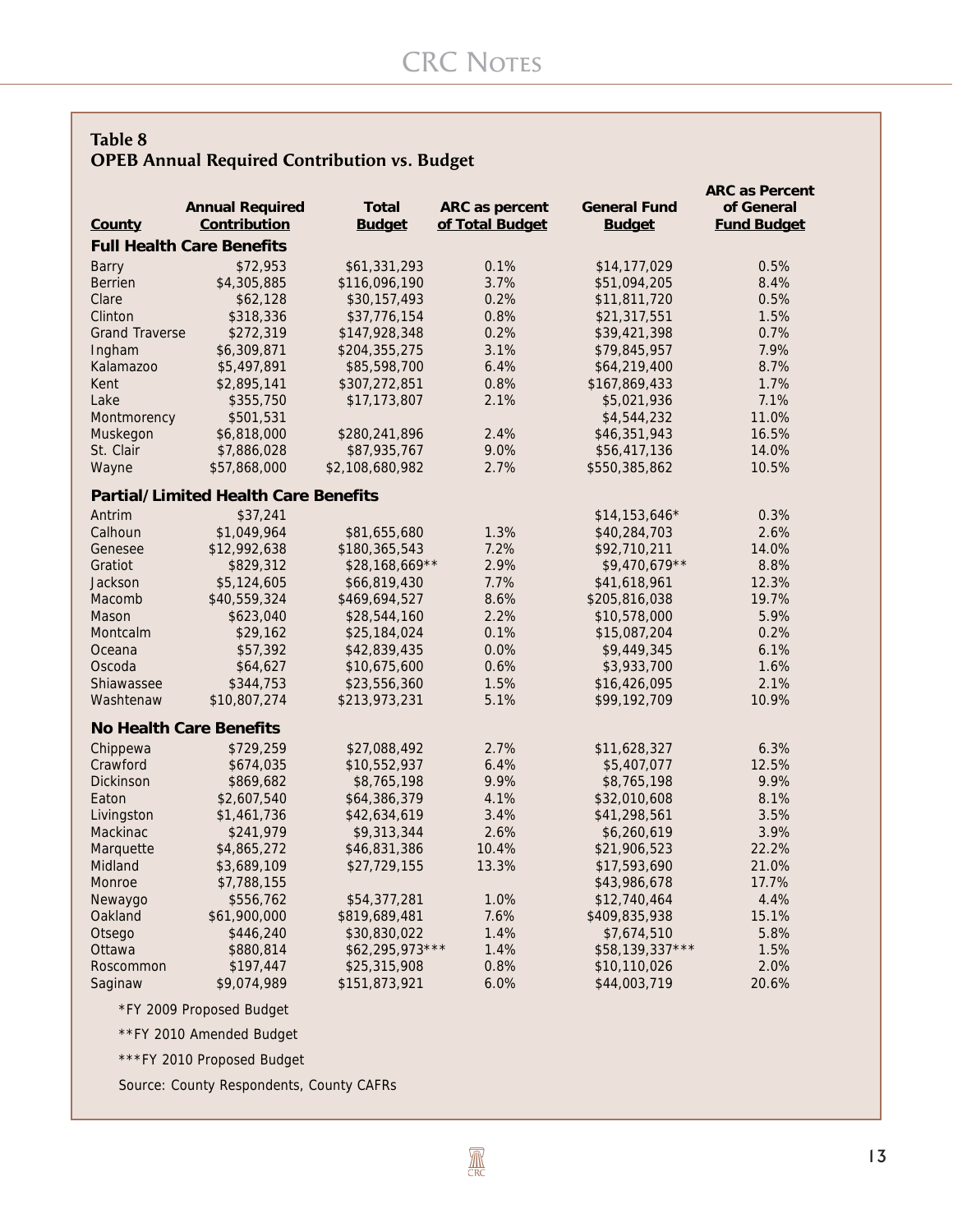# **CRC NOTES**

Because of the size of most counties' ARCs, many counties do not pay their ARCs in full (See **Table 9**). Twenty-four of the 38 reporting counties pre-fund at least some of their OPEB. In 2009,

the average county funded 61 percent of its liability. Given the increasing fiscal stress that many Michigan counties face, it is likely that both the number of counties that pre-fund their OPEB and the average pre-funding will likely be lower for 2010 and 2011.

The counties that pre-fund their OPEB on an intermittent basis, normally do so with whatever

|                                  | <b>Pre-Funds</b>                            | Pre-Funding  | Percent of<br>ARC Funded in 2009 |
|----------------------------------|---------------------------------------------|--------------|----------------------------------|
| County                           | OPEB?                                       | <b>Basis</b> |                                  |
| <b>Full Health Care Benefits</b> |                                             |              |                                  |
| <b>Barry</b>                     | <b>No</b>                                   |              | 0%                               |
| Bay                              | Yes                                         | Regular      | 37%                              |
| <b>Berrien</b>                   | Yes                                         | Regular      | 123%                             |
| Clare                            | <b>No</b>                                   |              | 0%                               |
| Clinton                          | Yes                                         | Regular      | 100%                             |
| Ingham                           | Yes                                         | Regular      | 6%                               |
| Kalamazoo                        | Yes                                         | Regular      | 75%                              |
| Kent                             | Yes                                         | Regular      | 100%                             |
| Lake                             | <b>No</b><br><b>No</b>                      |              | 0%<br>0%                         |
| Montmorency<br>Muskegon          | Yes                                         | Regular      | 122%                             |
| Wayne                            | <b>No</b>                                   |              | 0%                               |
|                                  |                                             |              |                                  |
|                                  | <b>Partial/Limited Health Care Benefits</b> |              |                                  |
| Antrim                           | <b>No</b>                                   |              | 0%                               |
| Calhoun                          | <b>No</b>                                   |              | 0%                               |
| Genesee                          | Yes<br><b>No</b>                            | Regular      | 23%<br>0%                        |
| Gladwin<br>Gratiot               | <b>No</b>                                   |              | 0%                               |
| Huron                            | Yes                                         |              |                                  |
| Jackson                          | <b>No</b>                                   |              | 73%                              |
| Mason                            | Yes                                         | Regular      | 100%                             |
| Oceana                           | Yes                                         | Regular      | 100%                             |
| Oscoda                           | Yes                                         | Intermittent | 11%                              |
| Shiawassee                       | <b>No</b>                                   |              | 0%                               |
| Washtenaw                        | Yes                                         | Regular      | 95%                              |
| <b>No Health Care Benefits</b>   |                                             |              |                                  |
| Charlevoix                       | <b>No</b>                                   |              | 0%                               |
| Chippewa                         | Yes                                         | Intermittent | 0%                               |
| Crawford                         | Yes                                         | Intermittent | 15%                              |
| <b>Dickinson</b>                 | Yes                                         | Intermittent | 64%                              |
| Eaton                            | Yes                                         | Regular      | 48%                              |
| Livingston                       | Yes                                         | Regular      | 100%                             |
| Mackinac                         | Yes                                         |              | 98%                              |
| Marquette                        | Yes                                         | Intermittent | 41%                              |
| Midland                          | Yes                                         | Regular      | 33%                              |
| Monroe                           | Yes                                         | Regular      | 62%                              |
| Newaygo                          | Yes                                         | Regular      | 100%                             |
| Oakland                          | Yes                                         | Regular      | 100%                             |
| Roscommon                        | <b>No</b>                                   |              | 0%                               |
| Saginaw                          | No                                          |              | 50%                              |

 $\mathbb{R}$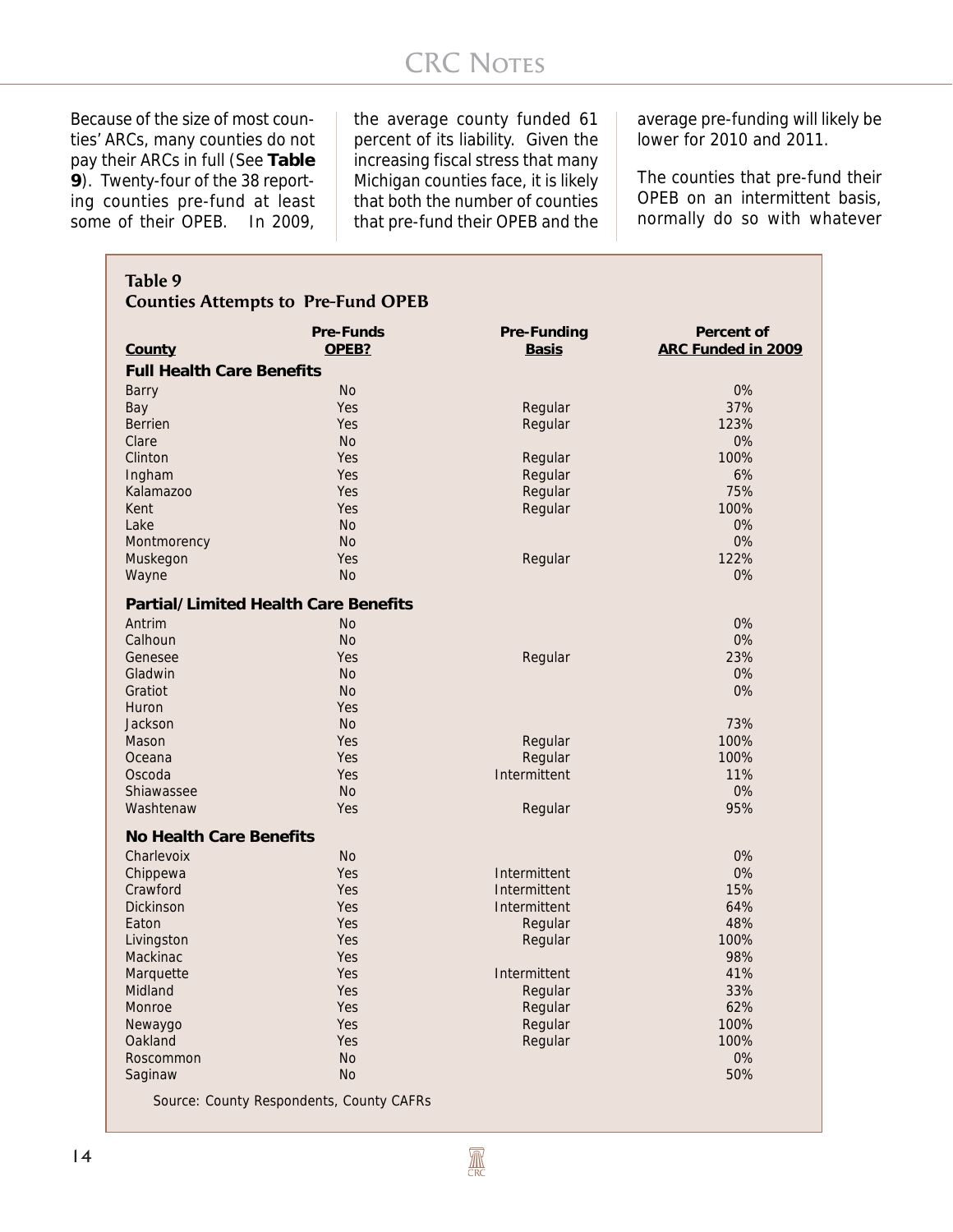general budget surplus may be available at the end of their fiscal years. Most counties that prefund their OPEB, do so on a regular basis. However a county pre-funds its OPEB, those that do so on a regular basis are more likely to fully fund their ARCs.

**Table 10** presents counties' OPEB actuarial values of assets as compared to their AALs. Among the responding counties, only Oakland County has a sufficient actuarial value of assets to cover its AAL. Clinton County is in the next best position to cover its AAL, but still has only 53 percent of the assets necessary to do so.

| Table 10                                                         |  |
|------------------------------------------------------------------|--|
| <b>Actuarial Value of Assets vs. Actuarial Accrued Liability</b> |  |

|                                  |                                             |                                       | <b>Actuarial Value of Assets</b>                          |
|----------------------------------|---------------------------------------------|---------------------------------------|-----------------------------------------------------------|
|                                  | <b>Actuarial Value</b>                      | Actuarial<br><b>Accrued Liability</b> | as a percent of the<br><b>Actuarial Accrued Liability</b> |
| County                           | of Assets                                   |                                       |                                                           |
| <b>Full Health Care Benefits</b> |                                             |                                       |                                                           |
| Barry                            | \$0                                         | \$824,444                             | 0.0%                                                      |
| Bay                              | \$22,302,000                                | \$145,746,000                         | 15.3%                                                     |
| <b>Berrien</b>                   | \$15,414,989                                | \$40,224,901                          | 38.3%                                                     |
| Clare                            | \$0                                         | \$1,003,589                           | 0.0%                                                      |
| Clinton                          | \$3,647,447                                 | \$6,830,539                           | 53.4%                                                     |
| <b>Grand Traverse</b>            | \$0                                         | \$3,835,158                           | 0.0%                                                      |
| Ingham                           | \$5,100,000                                 | \$79,274,189                          | 6.4%                                                      |
| Kalamazoo<br>Kent                | \$3,071,475                                 | \$64,557,503                          | 4.8%                                                      |
| Lake                             | \$6,467,528<br>\$0                          | \$39,171,891<br>\$2,126,704           | 16.5%<br>0.0%                                             |
|                                  | \$0                                         | \$3,754,471                           | 0.0%                                                      |
| Montmorency<br>Muskegon          | \$19,886,261                                | \$91,103,381                          | 21.8%                                                     |
| St. Clair                        | \$38,496,962                                | \$214,789,128                         | 17.9%                                                     |
| Wayne                            | \$0                                         | \$838,141,000                         | 0.0%                                                      |
|                                  |                                             |                                       |                                                           |
|                                  | <b>Partial/Limited Health Care Benefits</b> |                                       |                                                           |
| Antrim                           | \$0                                         | \$313,704                             | 0.0%                                                      |
| Calhoun                          | \$0                                         | \$11,145,479                          | 0.0%                                                      |
| Genesee                          | \$31,466,327                                | \$192,786,118                         | 16.3%                                                     |
| Gladwin                          | \$0                                         | \$6,628,963                           | 0.0%                                                      |
| Gratiot                          | \$0                                         | \$829,312                             | 0.0%                                                      |
| Hillsdale                        | \$0                                         | \$3,954,168                           | 0.0%                                                      |
| Huron<br>Jackson                 | \$0                                         | \$22,051,102                          | 0.0%<br>4.4%                                              |
| Kalkaska                         | \$2,955,983<br>\$0                          | \$67,867,311<br>\$619,540             | 0.0%                                                      |
| Macomb                           | \$77,353,942                                | \$595,309,199                         | 13.0%                                                     |
| Mason                            | \$947,907                                   | \$6,913,625                           | 13.7%                                                     |
| Montcalm                         | \$0                                         | \$190,261                             | 0.0%                                                      |
| Oceana                           | \$95,607                                    | \$430,487                             | 22.2%                                                     |
| Ogemaw                           | \$0                                         | \$875,985                             | 0.0%                                                      |
| Oscoda                           | \$0                                         | \$353,080                             | 0.0%                                                      |
| Shiawassee                       | \$0                                         | \$4,656,103                           | 0.0%                                                      |
| Van Buren                        | \$0                                         | \$9,318,759                           | 0.0%                                                      |
| Washtenaw                        | \$48,980,535                                | \$194,580,255                         | 25.2%                                                     |
| <b>No Health Care Benefits</b>   |                                             |                                       |                                                           |
| Charlevoix                       | \$0                                         | \$12,158,895                          | 0.0%                                                      |
| Chippewa                         | \$0                                         | \$6,595,969                           | 0.0%                                                      |
| Crawford                         | \$0                                         | \$5,784,181                           | 0.0%                                                      |
| Dickinson                        | \$1,950,632                                 | \$14,183,352                          | 13.8%                                                     |
| Eaton                            | \$3,870,082                                 | \$36,472,265                          | 10.6%                                                     |
| Gogebic                          | \$307,007                                   | \$2,262,365                           | 13.6%                                                     |
| Ionia                            | \$0                                         | \$1,120,217                           | 0.0%                                                      |
| Livingston                       | \$8,702,085                                 | \$19,569,548                          | 44.5%                                                     |
| Mackinac                         | \$225,000                                   | \$2,265,137                           | 9.9%                                                      |
| Marquette                        | \$0                                         | \$74,999,443                          | 0.0%                                                      |
| Midland                          | \$15,585,217                                | \$45,736,186                          | 34.1%                                                     |
| Monroe                           | \$26,350,668                                | \$87,155,864                          | 30.2%                                                     |
| Newaygo                          | \$0                                         | \$5,952,886                           | 0.0%                                                      |
| Oakland*                         | \$926,500,000                               | \$886,100,000                         | 104.6%                                                    |
| Otsego                           | \$0                                         | \$3,946,926                           | 0.0%                                                      |
| Ottawa                           | \$1,890,604                                 | \$7,618,482                           | 12.5%                                                     |
| Roscommon                        | \$3,647,447                                 | \$45,736,186                          | 8.0%                                                      |
| Saginaw                          | \$11,544,398                                | \$98,501,429                          | 11.7%                                                     |

\* Oakland County's assets include the sums in a voluntary employees' beneficiary association and intermediate retiree medical benefit trust. The liability is their total accrued liability.